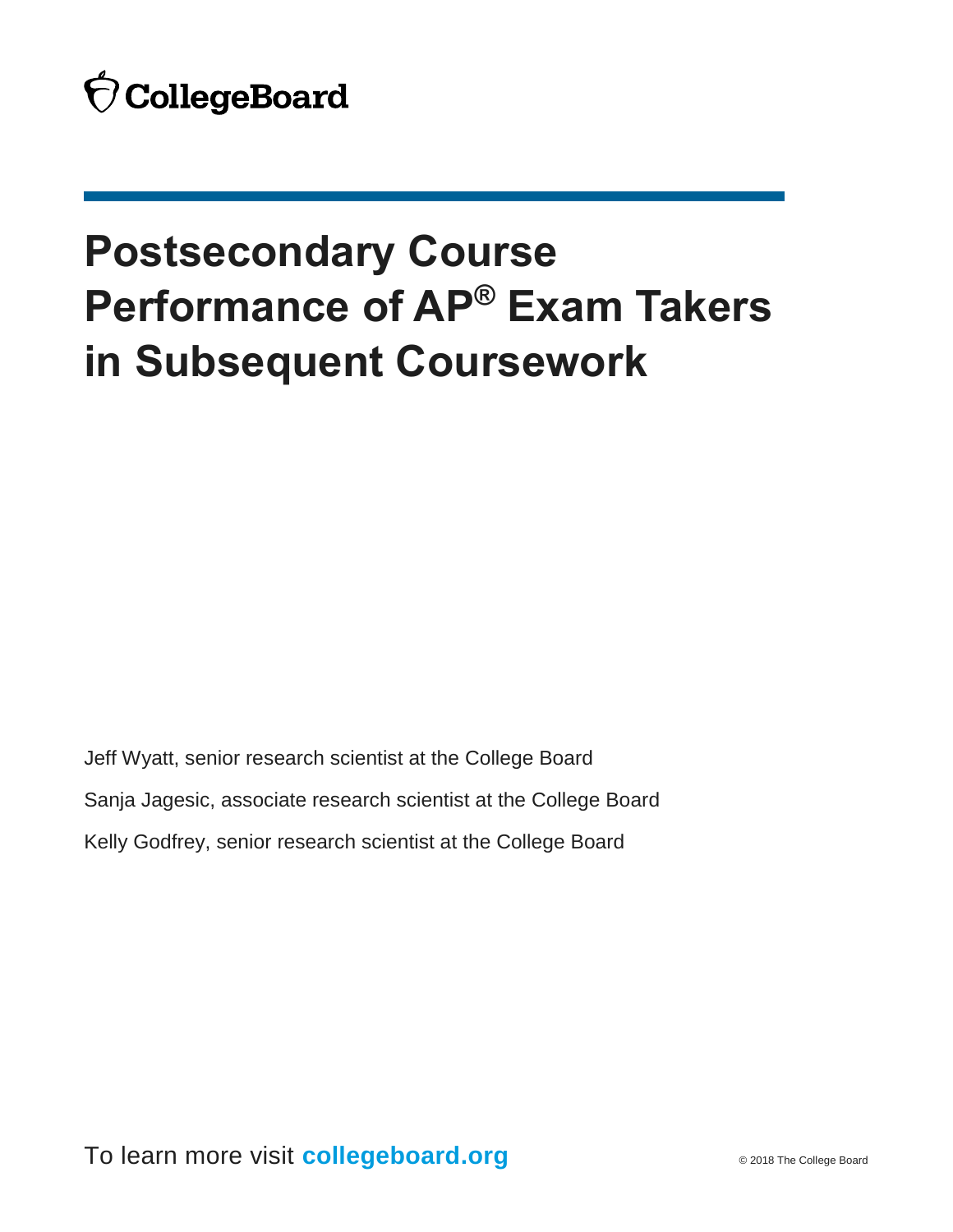# **Executive Summary**

 institution. Students receiving AP credit are typically exempted from an subsequent course performance of AP Exam takers who placed out of an The Advanced Placement® (AP®) Program offers high school students the opportunity to take rigorous coursework in high school and receive college credit for AP Exam scores that meet or exceed the requirements of their attending introductory level course or series of courses and are typically able to take more advanced courses in the same subject area. In this study, we compare the introductory college course to students who did not take the AP Exam and completed the introductory course at their respective institutions. Results indicate that AP Exam takers, on average, earn the same or statistically significant higher grades in subsequent courses within the same subject area than do students completing the equivalent introductory coursework at their institution. Results provide evidence that AP Exam scores are valid indicators for course credit and placement decisions. The AP Exams covered in this report are:

- AP Computer Science A
- AP Macroeconomics
- AP Microeconomics
- AP English Language and Composition
- AP English Literature and Composition
- AP Environmental Science
- AP United States Government and Politics
- AP Comparative Government and Politics
- AP Human Geography
- AP Music Theory
- AP Physics C: Mechanics
- AP Physics C: Electricity and Magnetism
- AP Psychology
- AP Statistics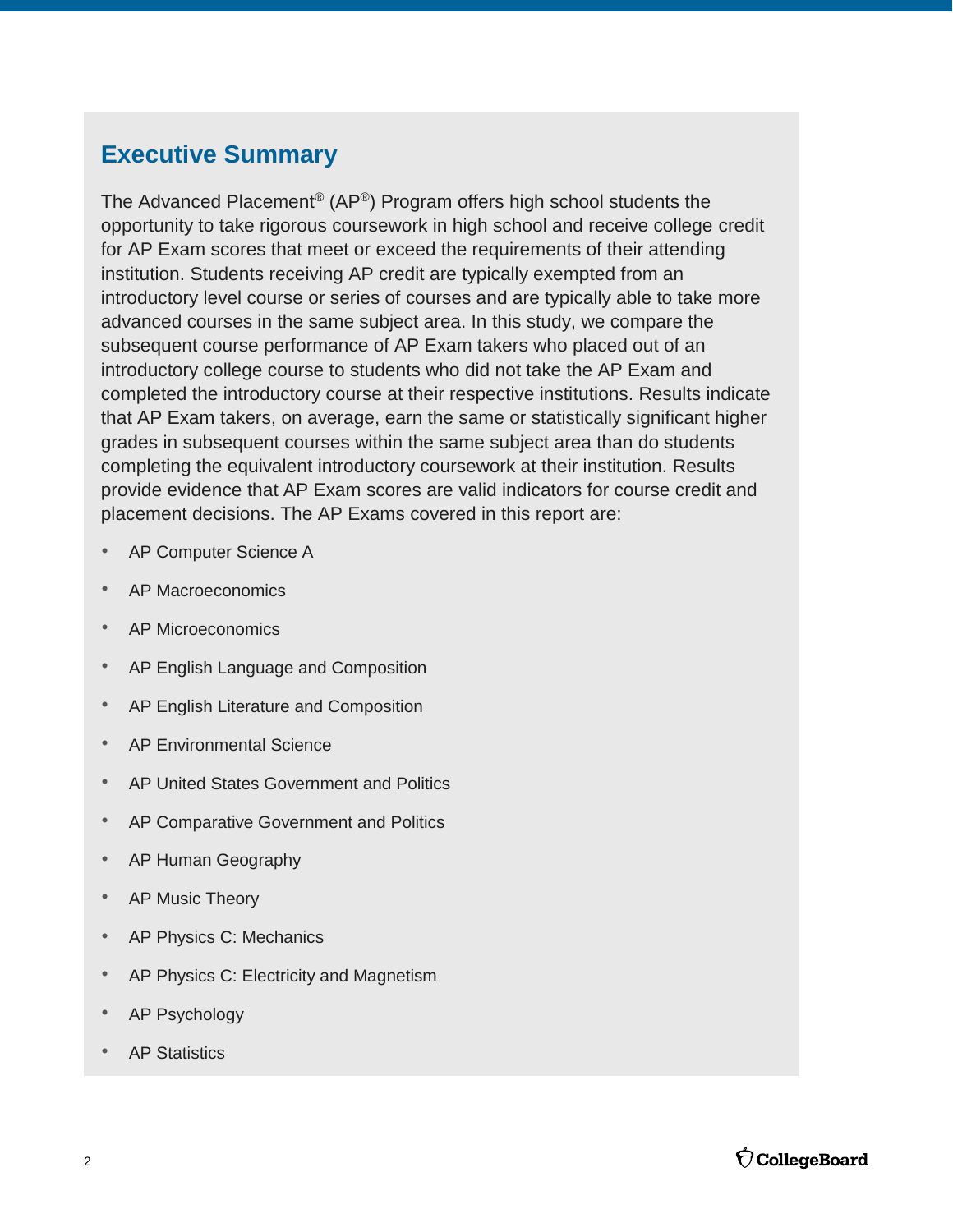# **Contents**

| Identifying the Non-AP Comparison Groups and Subsequent Coursework 11 |     |
|-----------------------------------------------------------------------|-----|
|                                                                       |     |
|                                                                       | .30 |

# **[Tables](#page-6-0)**

| Table 1: Summary of Institutional AP Credit- and Placement-Granting Policies 7   |  |
|----------------------------------------------------------------------------------|--|
|                                                                                  |  |
| Table 3: Performance Differences in Course(s) Following an Equivalent Course: AP |  |

| Table B - 1: Characteristics of Students in the AP Computer Science A Validity      |
|-------------------------------------------------------------------------------------|
| Table B - 2: Characteristics of Students in the AP Macroeconomics Validity Analyses |
| Table B - 3: Characteristics of Students in the AP Microeconomics Validity Analyses |
| Table B - 4: Characteristics of Students in the AP English Language and             |
| Table B - 5: Characteristics of Students in the AP English Literature and           |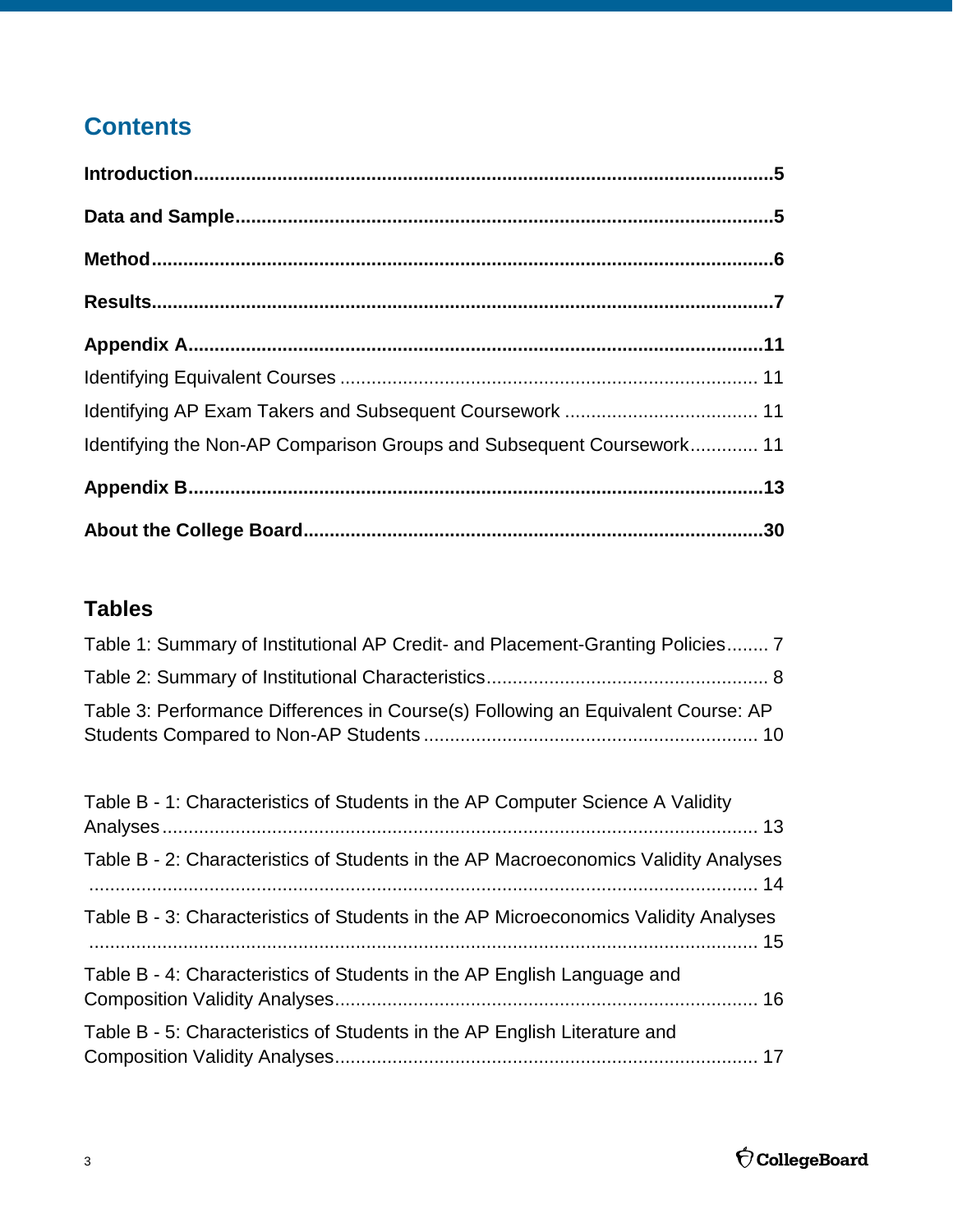| Table B - 6: Characteristics of Students in the AP Environmental Science Validity   |  |
|-------------------------------------------------------------------------------------|--|
| Table B - 7: Characteristics of Students in the AP Comparative Government and       |  |
| Table B - 8: Characteristics of Students in the AP United States Government and     |  |
| Table B - 9: Characteristics of Students in the AP Human Geography Validity         |  |
| Table B - 10: Characteristics of Students in the AP Music Theory Validity Analyses  |  |
| Table B - 11: Characteristics of Students in the AP Psychology Validity Analyses 25 |  |
| Table B - 12: Characteristics of Students in the AP Physics C: Mechanics Validity   |  |
| Table B - 13: Characteristics of Students in the AP Physics C: Electricity and      |  |
| Table B - 14: Characteristics of Students in the AP Statistics Validity Analyses 28 |  |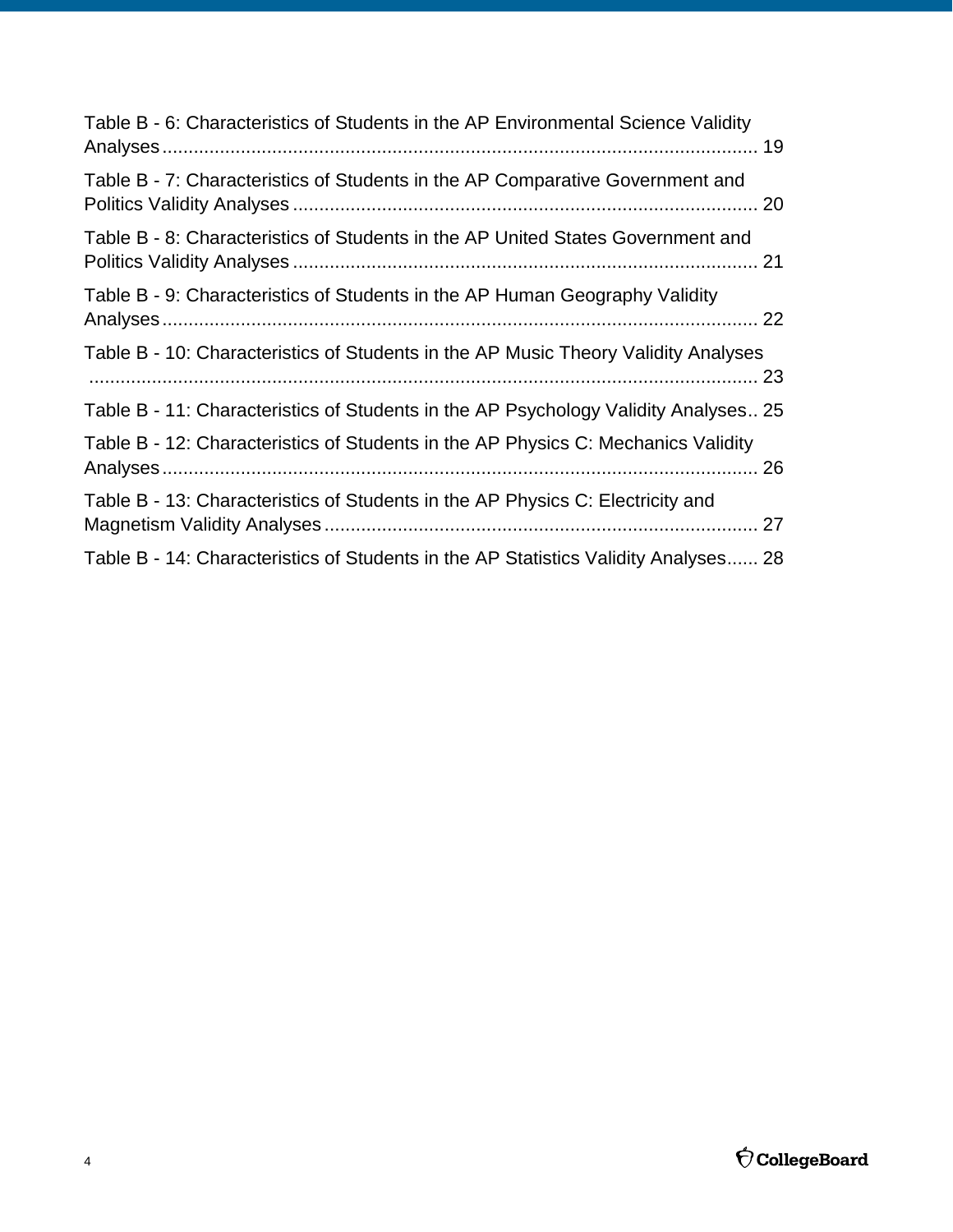# <span id="page-4-0"></span>**Introduction**

 The Advanced Placement® (AP®) Program offers high school students the opportunity to complete college-level coursework in 38 subjects and demonstrate proficiency by taking a nationally standardized exam at the conclusion of the course. AP Exam scores are criterion referenced<sup>1</sup> and range from 1 to 5. A score of 1 represents 'No recommendation for college credit'; 2 represents 'Possibly qualified for college credit'; 3 represents 'Qualified for college credit'; 4 represents 'Well-qualified for college credit'; and 5 represents 'Extremely well- qualified for college credit'. The American Council on Education (ACE) recommends awarding college credit or placement into higher level courses to students scoring 3 or higher. In practice, AP policies vary as the AP score required for credit or placement often differs by institution. The purpose of this study is to compare the subsequent course performance of AP Exam takers who placed out of an introductory college course to students not taking the AP Exam who first took the equivalent introductory course(s) as matriculated college students<sup>2</sup>. For AP Exam takers, the subsequent course will be the first course taken on campus in the same subject area of the AP Exam. For those not taking the AP Exam, the subsequent course is the first course taken following the introductory course(s) for which the AP Exam takers received credit. Specifically, the primary research question is:

 *How do AP Exam takers who received credit at an institution perform in the next course*  taken compared to students who didn't take the AP Exam but took the corresponding  *introductory course(s) at their institution?* 

 In this report we compare students who took an AP Exam to students who did not take an AP Exam. While non-AP Exam takers did not take the AP Exam in the particular subject under study, they may have taken the corresponding AP course (or a similar advanced course) while in high school.

# **Data and Sample**

 Students in this sample were entering freshman in fall 2009, and attended one of the 93 four-year postsecondary institutions that participated in the National SAT Validity study<sup>3</sup>. These institutions must have participated in the study for four academic years from 2009 to 2013 and students must have attended one of these institutions for at least one academic year. The sample was further restricted to institutions providing written guidelines on AP



<sup>&</sup>lt;sup>1</sup> Criterion-referenced tests measure student performance against predetermined criteria.

<sup>&</sup>lt;sup>2</sup> Because the primary purpose of this research is to understand the utility of AP Exam scores in making course placement decisions, control variables that may be used in other research to isolate the impact of AP participation on college success measures such as gender, ethnicity, parental income, etc., are not used as these variables are not considered when course placement decisions are made.

<sup>&</sup>lt;sup>3</sup> For more information see: http://files.eric.ed.gov/fulltext/ED563103.pdf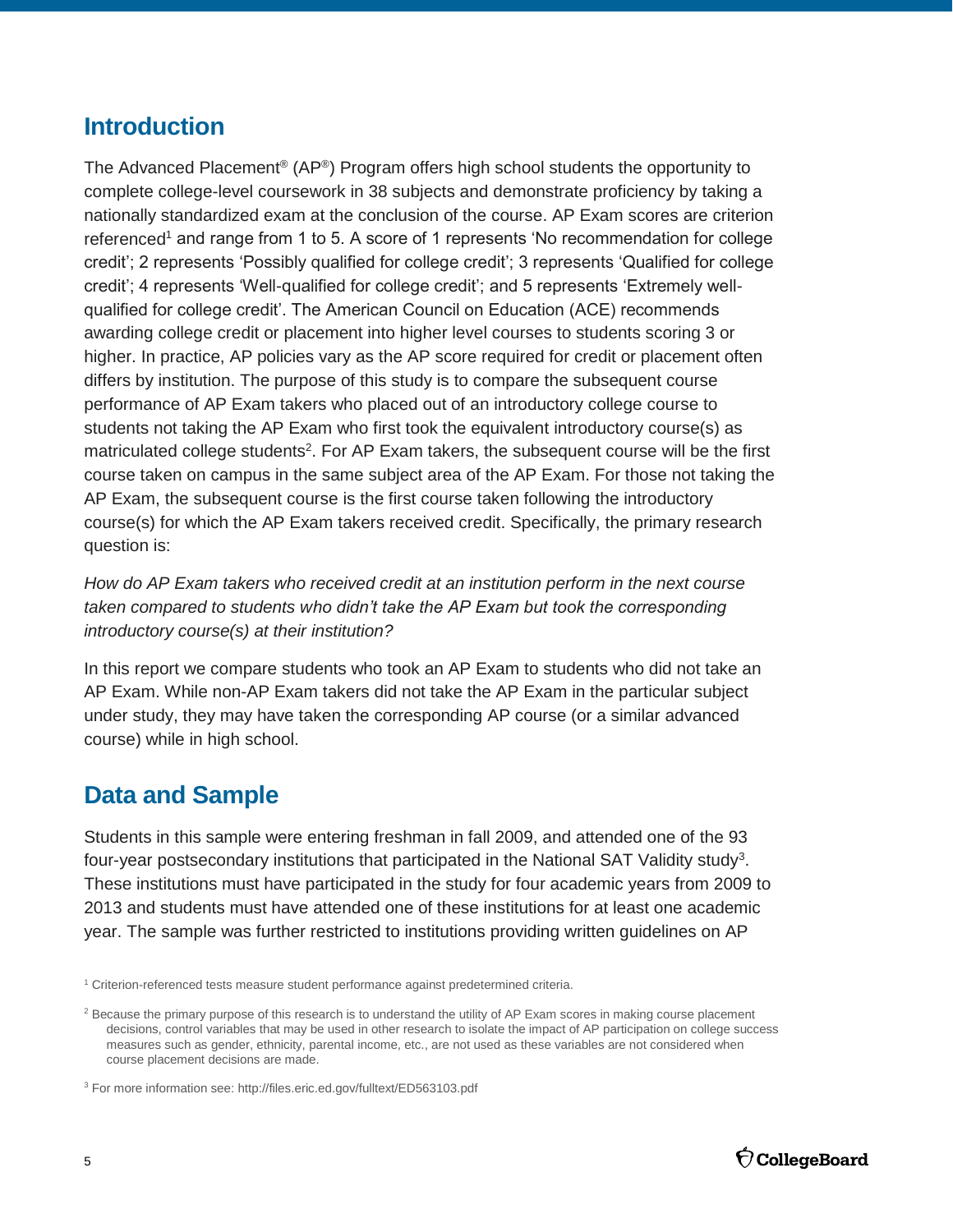<span id="page-5-0"></span> credit and placement policies. The number of institutions included in the analysis by AP subject is presented in Table 1.

# **Method**

 In this study, the performance of students who took an AP Exam and were exempted from an introductory course on campus is compared to the performance of students who did not take the AP Exam and did take the introductory course on campus. Performance was measured by the grade earned in the subsequent course(s) taken in the same subject area (e.g., U.S. History). For AP Exam takers, this represented the first course(s) taken in the same subject area of the AP Exam on campus and for students who did not take the AP Exam, it represents the first course(s) taken following the introductory course for which the AP students received credit. If two or more courses were taken simultaneously, an average of grades is used to measure performance.

 For each analysis, there were six groups of students: three AP groups and three non-AP comparison groups. The AP groups were divided into students who scored 3 on the AP Exam, students who scored 4 on the AP Exam, and students who scored 5 on the AP Exam. To be included in the AP groups, AP Exam takers eligible for placement could not have taken the equivalent introductory course(s) on campus and must have completed a subsequent course(s) in the same subject. To be included in the non-AP groups, students must not have taken the AP Exam, and must have completed the introductory course on campus as well as a subsequent course(s) in the same subject. While AP Exam takers can appear in only one group, students who did not take the AP Exam could appear in multiple groups. The three non-AP groups are divided into those students who participated in courses at the institution that were considered equivalent<sup>4</sup> to the course(s) for which students would earn credit if scoring a 3 on the AP Exam; students who participated in courses at the institution that were considered equivalent to the course(s) for which students would earn credit if scoring a 4 on the AP Exam; and students who participated in courses at the institution<sup>5</sup> that were considered equivalent to the course(s) for which students would earn credit if scoring a 5 on the AP Exam. For example, consider an institution that lists Statistics 100 as the AP equivalent course for AP Statistics scores of 3, 4, or 5. Students who did not take the AP Statistics Exam but did take Statistics 100 as well as a subsequent statistics course would be the appropriate comparison group for all AP students scoring a 3, 4, or 5 and would appear in all three non-AP comparison groups. More information on identifying AP and non-AP student groups is provided in Appendix A.

 Once the AP and non-AP samples were created, a series of regressions was conducted to compare the AP and non-AP groups: The AP 3 group was compared to the non-AP 3 group,

<sup>&</sup>lt;sup>5</sup> While decisions on group membership were made based on the policies at the attending institution, results were calculated using all of the participating institutions.



 4 An equivalent course is one for which an AP student receives credit and/or placement per their institution's policy.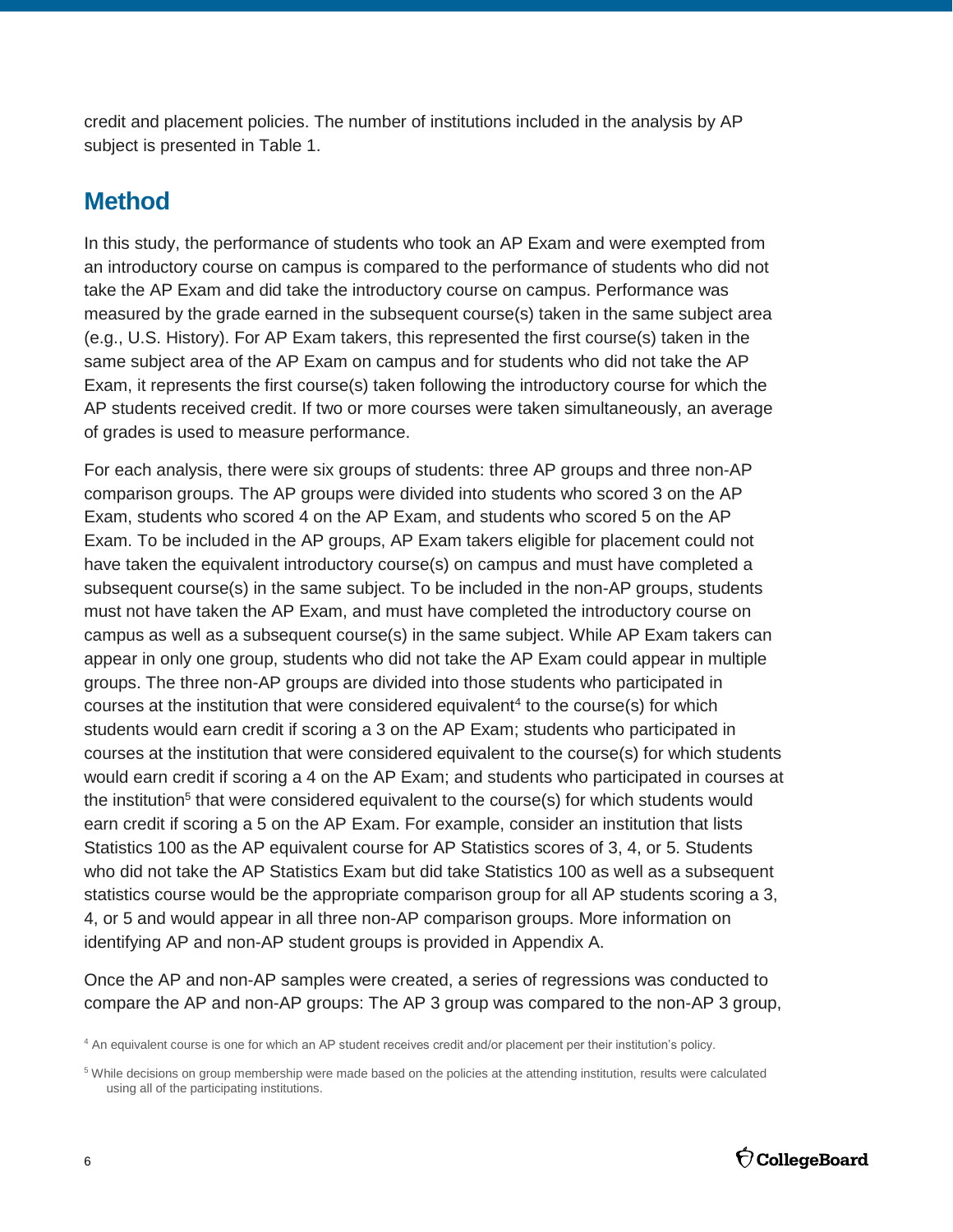<span id="page-6-0"></span> the AP 4 group was compared to the non-AP 4 group, and the AP 5 group was compared to the non-AP 5 group. In each regression the outcome was the grade earned in the subsequent course and the predictor was a dichotomous variable representing AP group membership (0, 1).

# **Results**

 Table 1 shows the number of institutions included in the analysis of each AP Exam subject. We additionally disaggregate that number by the minimum AP score accepted. The number of institutions range from 15 in Music Theory to 49 in U.S. Government. An AP score of 3 was most often the minimum score needed to receive credit or placement. The exceptions

|                                          | Number of Institutions Granting Credit/ Placement for an<br>AP Exam Score of: |             |             |                           |  |  |  |  |
|------------------------------------------|-------------------------------------------------------------------------------|-------------|-------------|---------------------------|--|--|--|--|
| <b>AP Exam</b>                           | 3 or Higher                                                                   | 4 or Higher | 5           | <b>Total Institutions</b> |  |  |  |  |
| AP Computer Science A                    | 12                                                                            | 12          | $\mathbf 0$ | 24                        |  |  |  |  |
| AP Macroeconomics                        | 23                                                                            | 20          | $\Omega$    | 43                        |  |  |  |  |
| AP Microeconomics                        | 23                                                                            | 19          | 1           | 43                        |  |  |  |  |
| AP English Language and Composition      | 23                                                                            | 15          | $\mathbf 0$ | 38                        |  |  |  |  |
| AP English Literature and Composition    | 21                                                                            | 12          | $\Omega$    | 33                        |  |  |  |  |
| AP Environmental Science                 | 16                                                                            | 11          | 1           | 28                        |  |  |  |  |
| AP United States Government and Politics | 30                                                                            | 18          | 1           | 49                        |  |  |  |  |
| AP Comparative Government and Politics   | 15                                                                            | 10          | 2           | 27                        |  |  |  |  |
| AP Human Geography                       | 13                                                                            | 4           | $\Omega$    | 17                        |  |  |  |  |
| AP Music Theory                          | 8                                                                             | 5           | 2           | 15                        |  |  |  |  |
| AP Physics C: Mechanics                  | 10                                                                            | 17          | 1           | 38                        |  |  |  |  |
| AP Physics C: Electricity and Magnetism  | 8                                                                             | 16          | 3           | 27                        |  |  |  |  |
| AP Psychology                            | 24                                                                            | 18          | 5           | 47                        |  |  |  |  |
| <b>AP Statistics</b>                     | 30                                                                            | 19          | $\Omega$    | 48                        |  |  |  |  |

#### **Table 1: Summary of Institutional AP Credit- and Placement-Granting Policies**

Note: Institutions accepting scores lower than 3 for credit and placement are not reported here and were not considered in our study. All institutions that accept AP scores of 3 for credit and placement also accept scores of 4 and 5, and all schools that accept scores of 4 also accept scores of 5.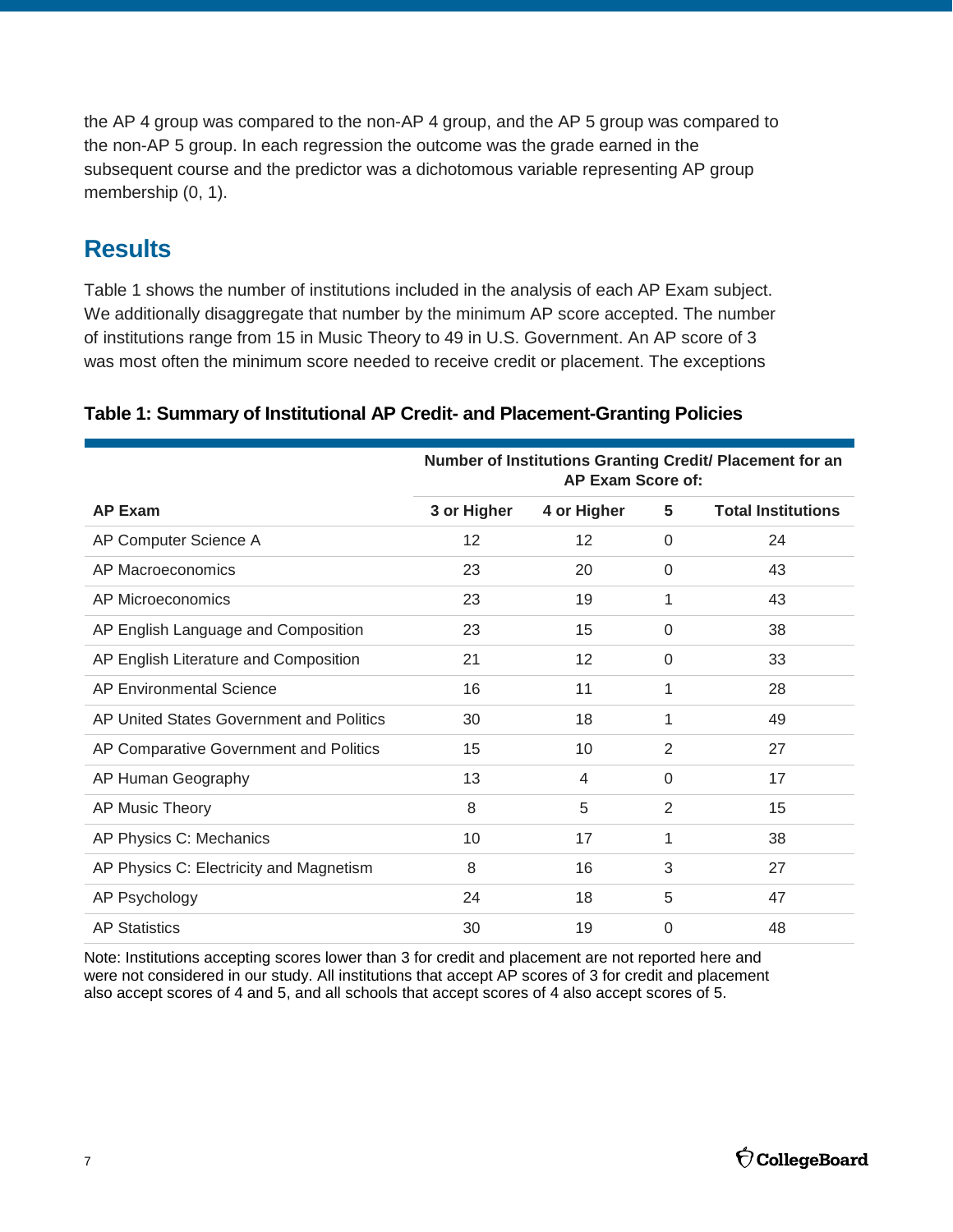| <b>Institutional Characteristic</b> |              |               |                             |                             |             |            |            |               | <b>Percent</b> |                |                               |                            |                    |              |              |
|-------------------------------------|--------------|---------------|-----------------------------|-----------------------------|-------------|------------|------------|---------------|----------------|----------------|-------------------------------|----------------------------|--------------------|--------------|--------------|
|                                     |              | Comp<br>Sci A | <b>Econ</b><br><b>Macro</b> | <b>Econ</b><br><b>Micro</b> | Eng<br>Lang | Eng<br>Lit | Env<br>Sci | Gov't<br>U.S. | Comp<br>Gov't  | Hum<br>Geog    | <b>Music</b><br><b>Theory</b> | <b>Phys</b><br><b>Mech</b> | <b>Phys</b><br>E&M | <b>Psych</b> | <b>Stats</b> |
| <b>Number of Institutions</b>       |              | (24)          | (43)                        | (43)                        | (38)        | (33)       | (28)       | (49)          | (27)           | (17)           | (15)                          | (38)                       | (27)               | (47)         | (48)         |
| U.S. Region                         | Midwest      | 21            | 19                          | 21                          | 21          | 15         | 14         | 20            | 26             | 24             | 20                            | 11                         | 15                 | 17           | 10           |
|                                     | Mid-Atlantic | 13            | 12                          | 14                          | 8           | 15         | 14         | 12            | 15             | 18             | 13                            | 18                         | 15                 | 13           | 16           |
|                                     | New England  | 13            | 14                          | 16                          | 11          | 9          | 11         | 14            | $\overline{7}$ | 6              | 13                            | 14                         | 15                 | 15           | 14           |
|                                     | South        | 29            | 19                          | 19                          | 24          | 24         | 25         | 18            | 33             | 24             | 33                            | 29                         | 30                 | 19           | 18           |
|                                     | Southwest    | 17            | 19                          | 16                          | 24          | 27         | 18         | 18            | 4              | 18             | 13                            | 18                         | 15                 | 17           | 20           |
|                                     | West         | 8             | 19                          | 14                          | 13          | 9          | 18         | 16            | 15             | 12             | $\overline{7}$                | 11                         | 11                 | 19           | 20           |
| Control                             | Public       | 54            | 56                          | 53                          | 61          | 67         | 64         | 53            | 63             | 76             | 53                            | 46                         | 52                 | 51           | 51           |
|                                     | Private      | 46            | 44                          | 47                          | 39          | 33         | 36         | 47            | 37             | 24             | 47                            | 54                         | 48                 | 49           | 49           |
| Admittance                          | Under 50     | 17            | 16                          | 21                          | 11          | 9          | 21         | 18            | 11             | $\mathbf 0$    | 20                            | 29                         | 33                 | 19           | 16           |
| Rate                                | 50 to 75     | 71            | 70                          | 70                          | 63          | 67         | 54         | 63            | 78             | 82             | 60                            | 64                         | 63                 | 64           | 63           |
|                                     | Over 75      | 13            | 14                          | 9                           | 26          | 24         | 25         | 18            | 11             | 18             | 20                            | $\overline{7}$             | $\overline{4}$     | 17           | 20           |
| Undergraduate                       | Small        | 0             | $\overline{7}$              | $\overline{2}$              | 8           | 6          | 4          | 10            | $\overline{4}$ | $6\phantom{1}$ | 13                            | 0                          | $\mathbf 0$        | 9            | 8            |
| Enrollment                          | Medium       | 29            | 30                          | 35                          | 29          | 24         | 21         | 31            | 26             | 12             | 33                            | 43                         | 41                 | 32           | 31           |
|                                     | Large        | 29            | 19                          | 19                          | 26          | 27         | 21         | 22            | 22             | 12             | $\overline{7}$                | 14                         | 11                 | 23           | 22           |
|                                     | Very Large   | 42            | 44                          | 44                          | 37          | 42         | 54         | 37            | 48             | 71             | 47                            | 43                         | 48                 | 36           | 39           |

#### <span id="page-7-0"></span> **Table 2: Summary of Institutional Characteristics**

Note: Institutional Characteristics (U.S. Region, Control, Admittance Rate, and Undergraduate Enrollment) are provided in percent.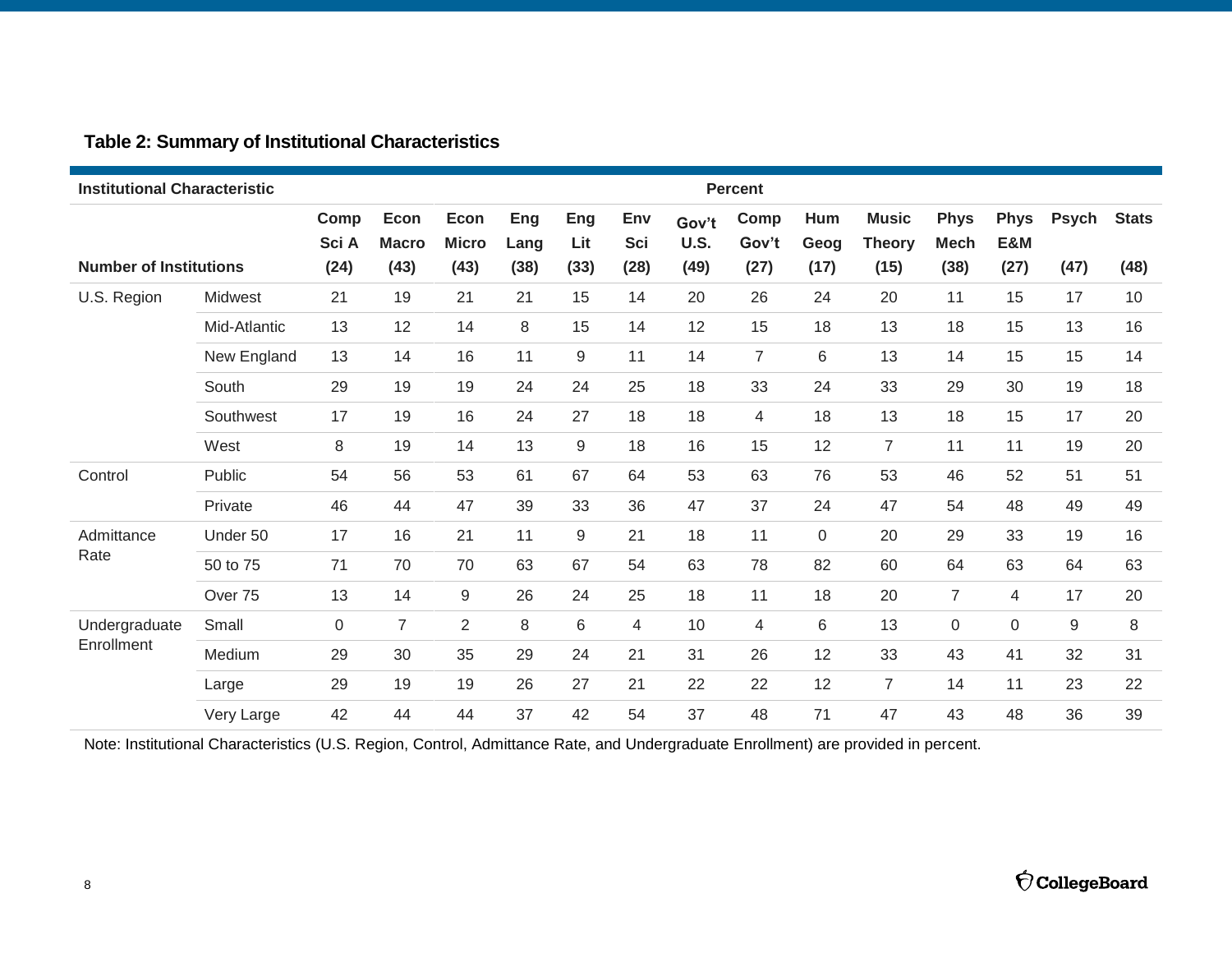were in Physics: Mechanics and Physics: Electricity and Magnetism where an AP score of 4 was most often the minimum score required for credit or placement. Computer Science A was split, as half of the institutions had a minimum AP score of 3 and half had a minimum AP score of 4.

 Table 2 displays the characteristics of the postsecondary institutions in each sample. Descriptive statistics are included for region, control, selectivity, and size. Descriptive characteristics at the student level by AP Exam are provided in Appendix B.

 Table 3 shows the number of students in each of the AP and non-AP groups as well as the mean subsequent course grades for the non-AP groups and the difference between the AP group mean and non-AP group mean. The number of students included in each analysis varies considerably, with Computer Science A having some of the smallest sample sizes (e.g., non-AP  $3 = 483$  and AP  $3 = 42$ ) and English Language having some of the largest samples (e.g., non-AP 3 = 19,773 and AP 3 = 3,716). The popularity of the subject and the number of institutions with explicitly stated AP credit and placement policies are among the primary determinants of sample size. For all subjects, the number of students in the non-AP groups is considerably larger than the number of students in the AP groups.

 The course means also vary by subject: The mean grades for the non-AP groups range from 2.77 in Physics C: Mechanics to 3.37 in Music Theory. In all subjects, the AP Exam takers performed the same or better than their respective non-AP comparison group, suggesting that AP Exam scores are valid indicators of adequate preparation for subsequent coursework when applied in accordance with institutional policies. Although not all differences were statistically significant, students earning a 3 on the AP Exam outperformed their non-AP comparison group anywhere from 0.12 in Psychology to 0.57 in Physics C: Electricity and Magnetism, whereas the students scoring a 4 on the AP Exam outperformed their non-AP comparison group anywhere from 0.14 in Psychology to 0.48 in English Literature and U.S. Government and Politics, and students scoring a 5 on the AP Exam outperformed their non-AP comparison group anywhere from 0.28 in Music Theory to 0.74 in English Literature. As expected, within subject, the smallest differential is typically between the students scoring a 3 on the AP Exam and their non-AP comparison group whereas the largest differential is between the students scoring a 5 on the AP Exam and their non-AP comparison group. Regardless of AP Exam score, all AP Exam takers, on average, performed just as well if not better than non-AP Exam takers who took the introductory college course on campus.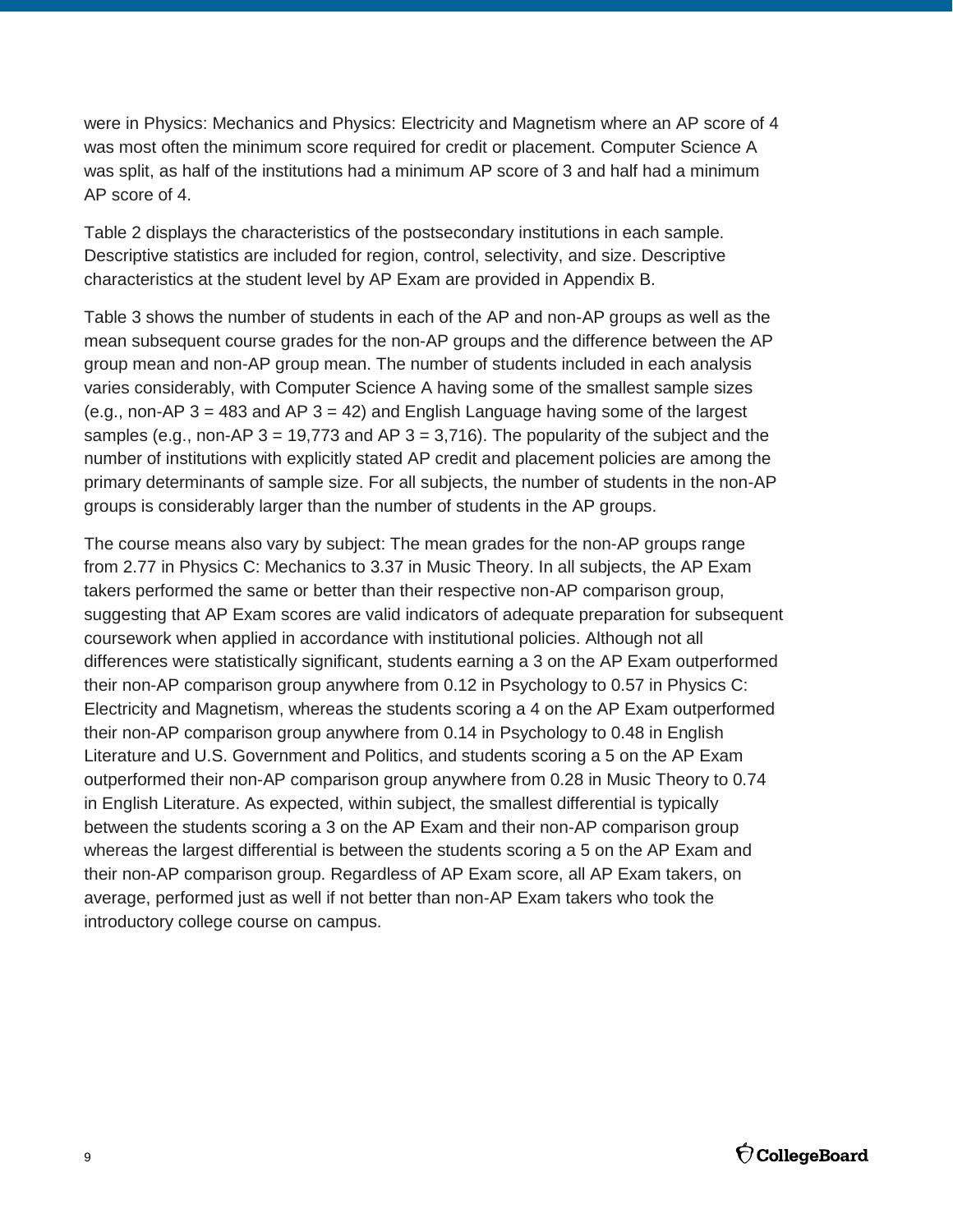### <span id="page-9-0"></span> **Table 3: Performance Differences in Course(s) Following an Equivalent Course: AP Students Compared to Non-AP Students**

|                              |                  |                     |                                       |                     |                 | <b>Average Course Performance</b><br><b>Differences: AP Students Minus</b> |                 |
|------------------------------|------------------|---------------------|---------------------------------------|---------------------|-----------------|----------------------------------------------------------------------------|-----------------|
|                              |                  |                     | <b>Course Participation and Means</b> |                     |                 | <b>Non-AP Students</b>                                                     |                 |
| <b>AP Exam</b>               |                  | Non-AP <sub>3</sub> | Non-AP4                               | Non-AP <sub>5</sub> | AP <sub>3</sub> | AP <sub>4</sub>                                                            | AP <sub>5</sub> |
| Computer Science A           | Mean             | 3.00                | 2.90                                  | 2.90                | 0.24            | $0.32*$                                                                    | $0.52*$         |
|                              | $\boldsymbol{N}$ | 483                 | 1,101                                 | 1,093               | 42              | 207                                                                        | 222             |
| Macroeconomics               | Mean             | 2.94                | 2.97                                  | 2.97                | $0.34*$         | $0.30*$                                                                    | $0.57*$         |
|                              | ${\cal N}$       | 5,027               | 9,996                                 | 9,996               | 183             | 846                                                                        | 521             |
| Microeconomics               | Mean             | 2.91                | 2.92                                  | 2.92                | $0.28*$         | $0.41*$                                                                    | $0.66*$         |
|                              | ${\cal N}$       | 8,657               | 18,247                                | 18,484              | 198             | 536                                                                        | 328             |
| English Language             | Mean             | 3.15                | 3.16                                  | 3.11                | $0.27*$         | $0.37*$                                                                    | $0.60*$         |
|                              | ${\cal N}$       | 19,773              | 21,480                                | 16,634              | 3,716           | 2,786                                                                      | 1,104           |
| English Literature           | Mean             | 3.05                | 3.08                                  | 3.00                | $0.39*$         | $0.48*$                                                                    | $0.74*$         |
|                              | ${\cal N}$       | 14,953              | 11,614                                | 8,421               | 3,529           | 3,075                                                                      | 864             |
| Gov't & Politics:            | Mean             | 3.10                | 3.09                                  | 3.10                | 0.12            | $0.29*$                                                                    | $0.31*$         |
| Comparative                  | $\boldsymbol{N}$ | 961                 | 1,614                                 | 1,821               | 45              | 63                                                                         | 78              |
| Gov't & Politics: U.S.       | Mean             | 2.83                | 2.87                                  | 2.87                | $0.29*$         | $0.48*$                                                                    | $0.69*$         |
|                              | ${\cal N}$       | 5,796               | 7,159                                 | 6,991               | 1,132           | 1,114                                                                      | 909             |
| <b>Environmental Science</b> | Mean             | 2.95                | 3.01                                  | 3.01                | $0.23*$         | $0.30*$                                                                    | $0.58*$         |
|                              | $\boldsymbol{N}$ | 1,489               | 1,853                                 | 2,006               | 220             | 404                                                                        | 190             |
| Human Geography              | Mean             | 2.94                | 2.95                                  | 2.91                | $0.30*$         | $0.36*$                                                                    | $0.63*$         |
|                              | ${\cal N}$       | 508                 | 637                                   | 525                 | 66              | 77                                                                         | 58              |
| <b>Music Theory</b>          | Mean             | 2.82                | 3.07                                  | 3.37                | 0.34            | 0.40                                                                       | $0.28*$         |
|                              | ${\cal N}$       | 118                 | 223                                   | 227                 | 34              | 30                                                                         | 53              |
| Physics C: Mechanics         | Mean             | 2.77                | 2.84                                  | 2.83                | $0.33*$         | $0.32*$                                                                    | $0.61*$         |
|                              | ${\cal N}$       | 3,805               | 6,393                                 | 7,762               | 62              | 282                                                                        | 500             |
| Physics C: E&M               | Mean             | 2.87                | 2.97                                  | 2.92                | 0.57            | $0.31*$                                                                    | $0.61*$         |
|                              | ${\cal N}$       | 1,633               | 3,264                                 | 4.443               | 10              | 128                                                                        | 268             |
| Psychology                   | Mean             | 3.12                | 3.12                                  | 3.13                | $0.12*$         | $0.14*$                                                                    | $0.40*$         |
|                              | ${\cal N}$       | 7,000               | 12,572                                | 14,408              | 287             | 901                                                                        | 1,456           |
| <b>Statistics</b>            | Mean             | 3.11                | 3.06                                  | 3.06                | $0.25*$         | $0.41*$                                                                    | $0.60*$         |
|                              | ${\cal N}$       | 1,859               | 3,255                                 | 3,204               | 698             | 1,146                                                                      | 686             |

\* P < .05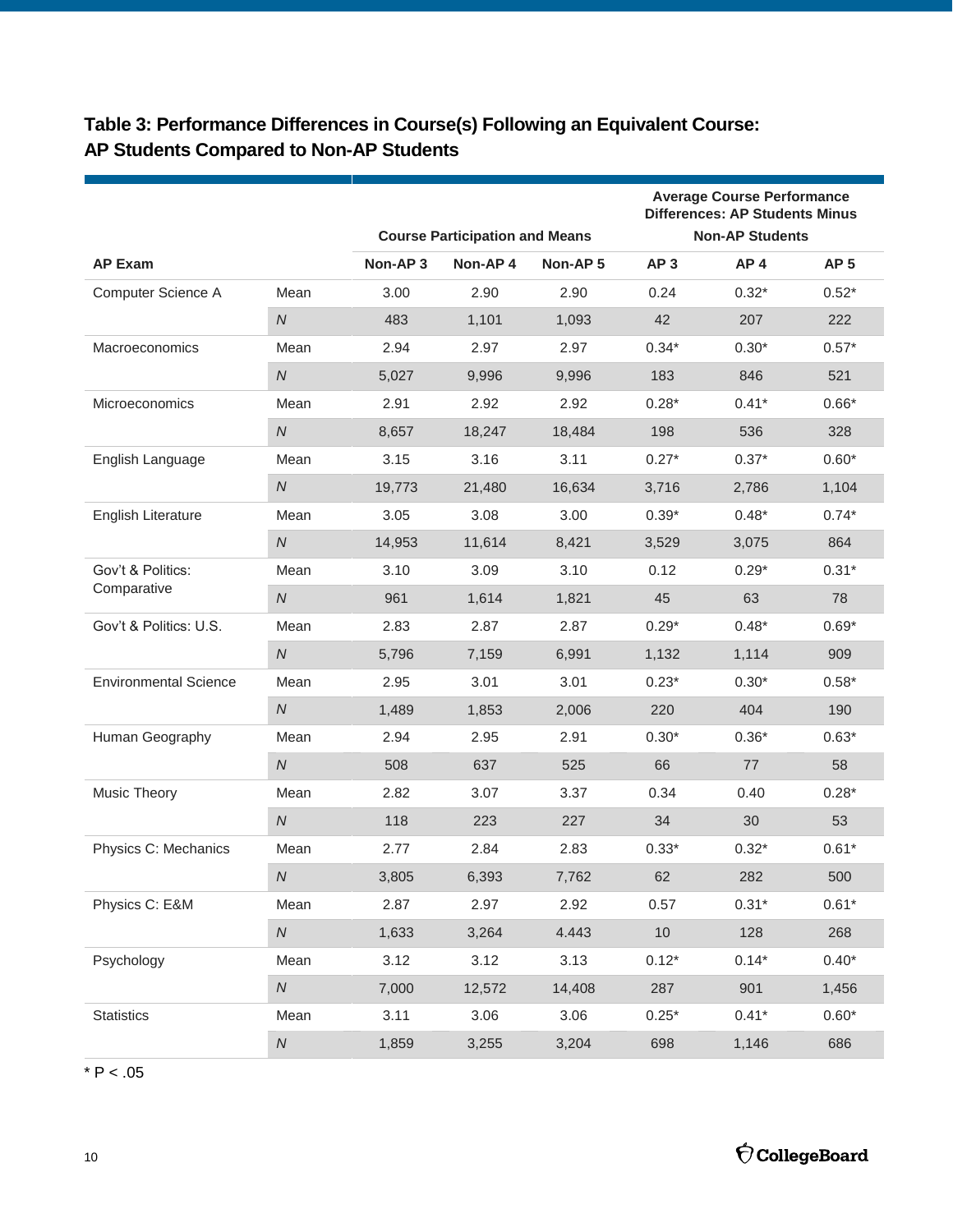# <span id="page-10-0"></span>**Appendix A**

#### **Identifying Equivalent Courses**

 AP equivalent courses were identified using a College Board database of AP policies at postsecondary institutions in 2009. An AP equivalent course is one for which an AP student receives credit and/or placement as per the policy at their institution. We excluded institutions from the study if the courses for which AP credit is awarded are not explicitly stated or if elective credit is awarded. Institutions that awarded course credit for AP Exam scores less than or equal to 2 were excluded from the study.

#### **Identifying AP Exam Takers and Subsequent Coursework**

#### **Students**

 To be included in one of the AP groups students must have taken the AP Exam and obtained a score greater than or equal to the minimum score required for credit or placement at their postsecondary institution. Students must also attend an institution that has at least one non-AP student and must not have repeated an equivalent course(s) at their institution.

#### **Subsequent Course Identification**

 This subsequent course is the first course(s) taken in the subject area of the AP Exam at the students' campus. If multiple courses in the same subject area of the AP Exam were taken in the same term, then a weighted average was calculated and used as the subsequent course grade. A more advanced equivalent course can serve as a subsequent course for a less advanced equivalent course. For example, a course that serves as equivalent to an AP score of 4 or 5 can serve as a subsequent course for students earning an AP Exam score of 3. A course that serves as an equivalent to an AP score of 5 can serve as a subsequent course for students earning an AP Exam score of 4.

#### **Identifying the Non-AP Comparison Groups and Subsequent Coursework**

#### **Students**

 To be included in one of the non-AP groups, students must not have taken the AP Exam, attended a postsecondary institution with one or more AP Exam takers, and must have taken the AP equivalent course(s) as well as a subsequent course on campus. For example, if two courses (e.g., Hist 101, Hist 201) are noted as equivalent for an AP Exam (e.g., AP United States History) score (e.g., 3), the student must have taken both courses along with a subsequent history course.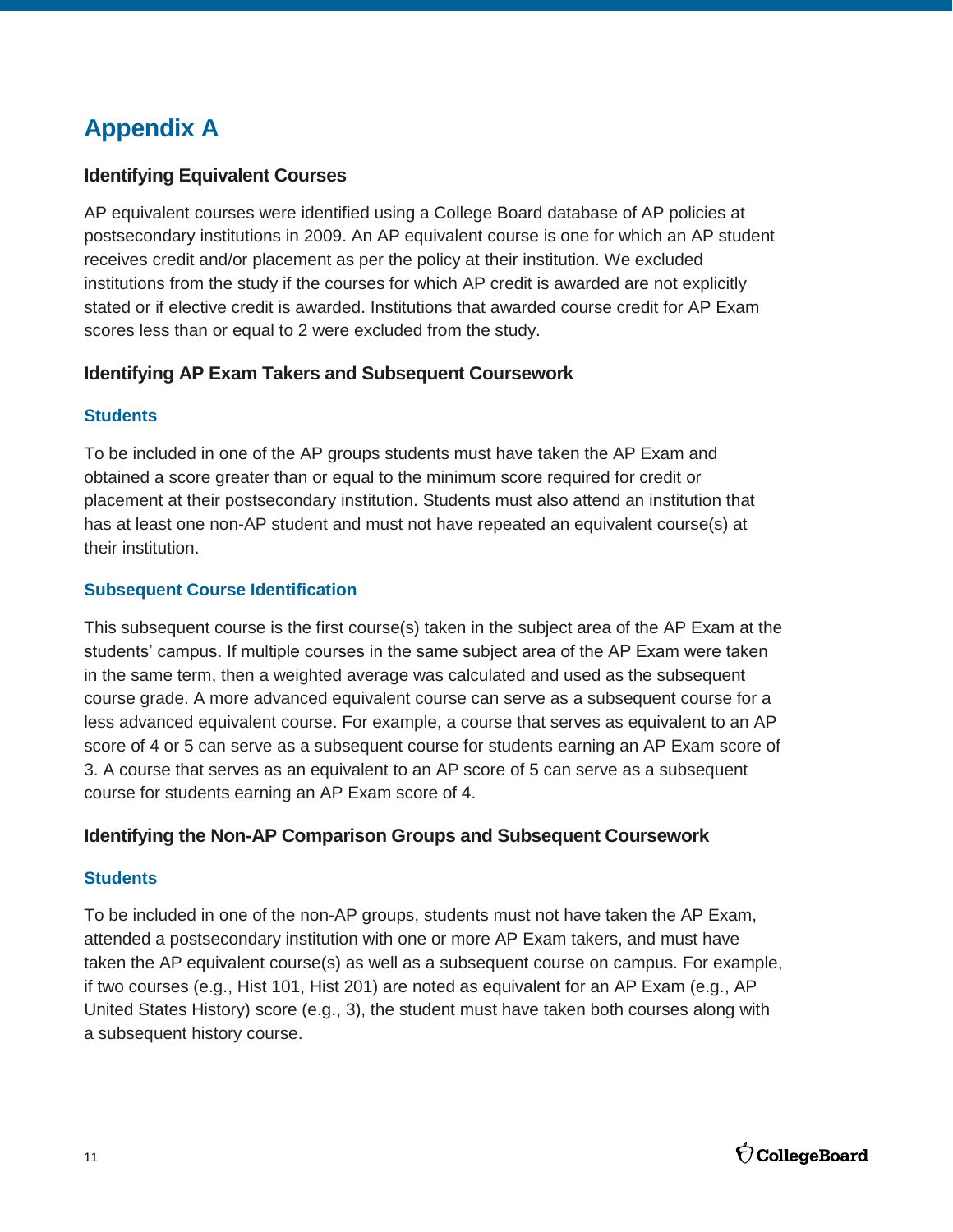#### **Subsequent Course Identification**

 The next course is the course(s) taken in the first term following the completion of all equivalent courses. If a student took more than one subsequent course in a term, then a weighted average was calculated and used as the course grade. Any same-subject nonequivalent course can serve as the next course for all students who have completed the equivalent courses. In addition, a more advanced equivalent course can serve as a subsequent course to a less advanced equivalent course. For example, any course equivalent to an AP score of 4 or 5 can serve as a subsequent course for a student who took the course(s) on campus that are equivalent to earning a 3 on the AP Exam. Similarly, any course equivalent to an AP score of 5 can also serve as a subsequent course for a student who took the course(s) on campus that are equivalent to earning a 3 on the AP Exam.

#### **Non-AP Comparison Groups**

 There are three non-AP comparison groups: those who completed the college course(s) considered equivalent to an AP score of 3 (non-AP 3); those who completed the college course(s) considered equivalent to an AP score of 4 (non-AP 4); and those who completed the college course(s) considered equivalent to an AP score of 5 (non-AP 5). In addition, students must have taken a subsequent course in the same subject. A student could appear in more than one non-AP group and could appear in all 3 non-AP groups. For example, if a school had one policy for AP Statistics and awarded credit in Stat 101 for a score of 3, 4 or 5, then a non-AP examinee who took Stat 101 and another Statistics course in a later term would be in the non-AP 3, non-AP 4, and non-AP 5 groups. A school could also have differential policies by AP score that would allow students to be in all three non-AP groups. If a school awarded Stat 101 for an AP score of 3, and both Stat 101 and Stat 102 for AP scores of 4 or 5, then a student who took Stat 101 in one term, Stat 102 in a subsequent term, and a next course in a subsequent term would be in all three non-AP comparison groups.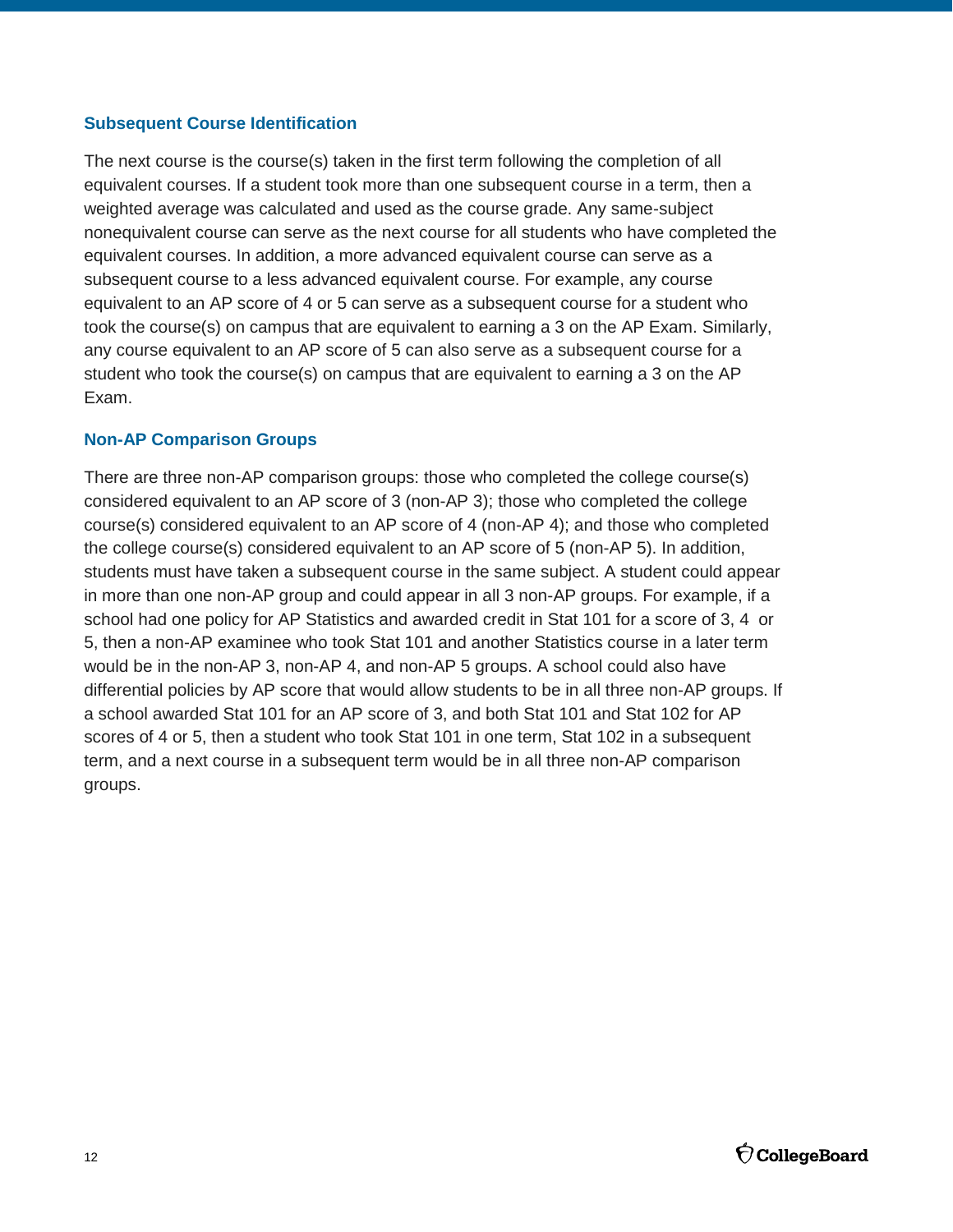# <span id="page-12-0"></span> **Appendix B**

### **Table B - 1: Characteristics of Students in the AP Computer Science A Validity Analyses**

|                         |                               |              | <b>Non-AP Comparison Groups</b> |       |              | <b>AP Groups</b>        |                |
|-------------------------|-------------------------------|--------------|---------------------------------|-------|--------------|-------------------------|----------------|
|                         |                               | $\mathbf{3}$ | $\overline{\mathbf{4}}$         | 5     | $\mathbf{3}$ | $\overline{\mathbf{4}}$ | $5\phantom{1}$ |
| Number of Students      |                               | 483          | 1,101                           | 1,093 | 42           | 207                     | 222            |
| Gender                  | Female                        | 20.3         | 18.4                            | 18.6  | 4.8          | 12.1                    | 8.1            |
|                         | Male                          | 79.7         | 81.6                            | 81.4  | 95.2         | 87.9                    | 91.9           |
| Race/                   | American Indian               | 0.0          | 0.0                             | 0.0   | 0.0          | 0.0                     | 0.0            |
| Ethnicity               | Asian American                | 10.8         | 12.9                            | 13.0  | 14.3         | 29.0                    | 20.7           |
|                         | <b>Black/African American</b> | 4.3          | 4.2                             | 4.2   | 2.4          | 1.0                     | 0.9            |
|                         | Hispanic                      | 4.3          | 5.4                             | 5.5   | 2.4          | 3.4                     | 1.4            |
|                         | White                         | 51.3         | 54.3                            | 54.5  | 52.4         | 56.5                    | 66.2           |
|                         | Other                         | 2.3          | 1.7                             | 1.6   | 4.8          | 2.4                     | 1.8            |
|                         | No Response/Missing           | 26.9         | 21.4                            | 21.1  | 23.8         | 7.7                     | 9.0            |
| High                    | $A+$                          | 6.2          | 10.7                            | 10.8  | 9.5          | 8.7                     | 18.5           |
| School<br><b>GPA</b>    | Α                             | 23.0         | 28.7                            | 28.9  | 21.4         | 38.6                    | 42.3           |
|                         | $A-$                          | 22.2         | 20.1                            | 20.1  | 14.3         | 28.0                    | 16.2           |
|                         | $B+$                          | 11.0         | 9.8                             | 9.9   | 9.5          | 10.6                    | 9.5            |
|                         | $\sf B$                       | 9.5          | 6.9                             | 6.8   | 16.7         | 5.8                     | 4.1            |
|                         | <b>B-</b>                     | 1.4          | 1.4                             | 1.4   | 0.0          | 1.0                     | 0.5            |
|                         | $C+$                          | 0.2          | 0.4                             | 0.4   | 2.4          | 0.5                     | 0.0            |
|                         | $\mathsf C$                   | 0.0          | 0.1                             | 0.1   | 0.0          | 0.0                     | 0.0            |
|                         | C- or Lower                   | 0.0          | 0.0                             | 0.0   | 0.0          | 0.0                     | 0.0            |
|                         | Missing                       | 26.5         | 22.0                            | 21.7  | 26.2         | 6.8                     | 9.0            |
| <b>SAT</b>              | 2100-2400                     | 5.8          | 10.3                            | 10.3  | 4.8          | 19.3                    | 41.4           |
| Composite<br>Score Band | 1800-2090                     | 30.2         | 38.9                            | 39.1  | 47.6         | 52.7                    | 45.5           |
|                         | 1500-1790                     | 29.4         | 24.6                            | 24.6  | 19.0         | 21.3                    | 4.5            |
|                         | 1200-1490                     | 8.3          | 5.4                             | 5.4   | 4.8          | 0.5                     | 0.0            |
|                         | 900-1190                      | 0.2          | 0.1                             | 0.1   | 0.0          | 0.0                     | 0.0            |
|                         | 600-890                       | 0.0          | 0.0                             | 0.0   | 0.0          | 0.0                     | 0.0            |
|                         | Missing                       | 26.1         | 20.8                            | 20.5  | 23.8         | 6.3                     | 8.6            |

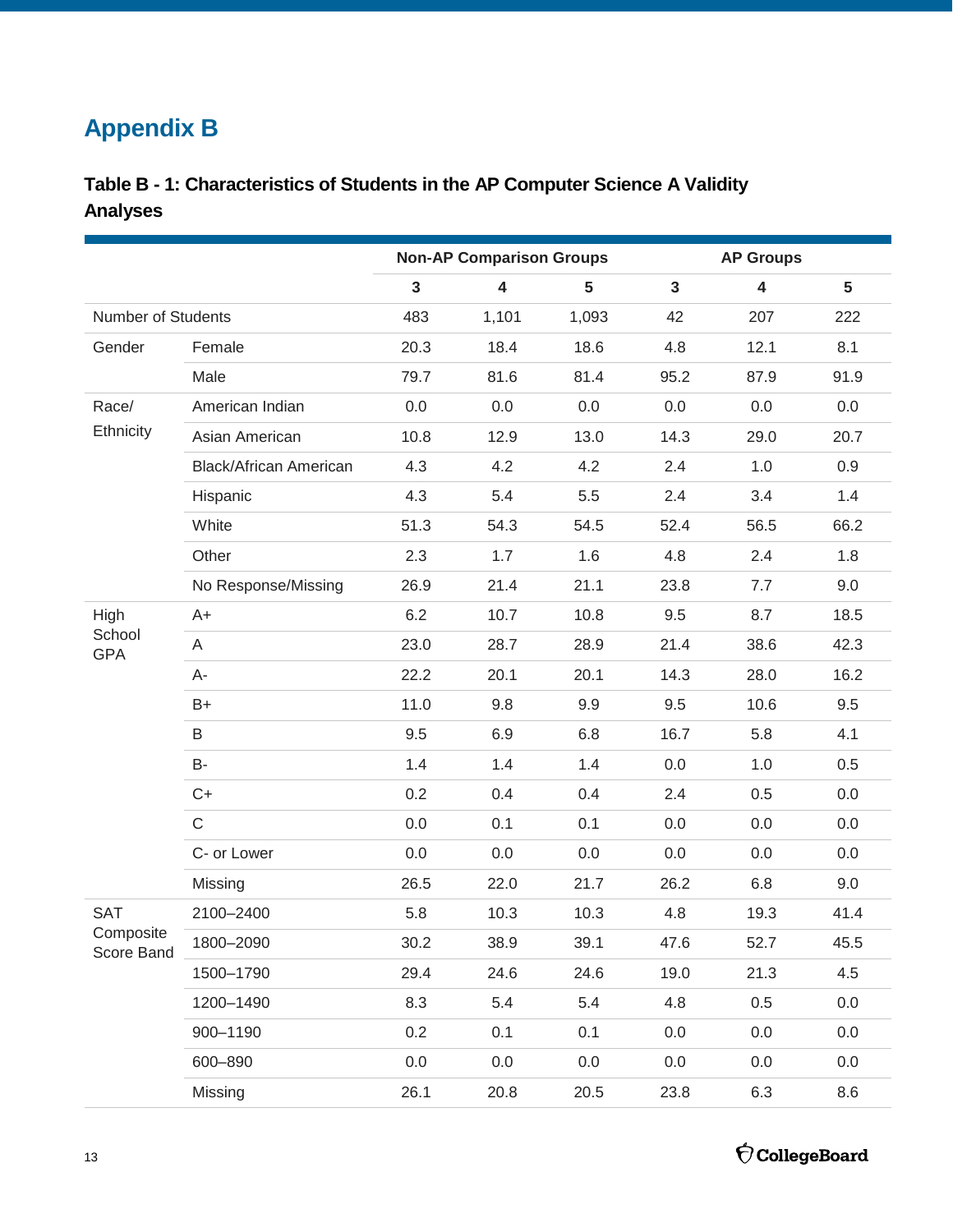<span id="page-13-0"></span>

| Highest<br>Parental<br>Education | No High School Diploma   | 1.2  | 1.2  | 1.2  | 2.4  | 1.9  | 0.5  |
|----------------------------------|--------------------------|------|------|------|------|------|------|
|                                  | High School Diploma      | 13.0 | 12.4 | 12.5 | 11.9 | 8.2  | 5.9  |
|                                  | Associate Degree         | 4.6  | 5.1  | 5.0  | 2.4  | 4.3  | 2.3  |
|                                  | <b>Bachelor's Degree</b> | 23.4 | 24.6 | 24.6 | 26.2 | 30.4 | 28.4 |
|                                  | Graduate Degree          | 27.7 | 29.9 | 30.1 | 26.2 | 43.0 | 49.1 |
|                                  | Missing                  | 30.0 | 26.8 | 26.5 | 31.0 | 12.1 | 14.0 |

### **Table B - 2: Characteristics of Students in the AP Macroeconomics Validity Analyses**

|                           |                               | <b>Non-AP Comparison Groups</b><br><b>AP Groups</b> |                         |       |              |                         |      |
|---------------------------|-------------------------------|-----------------------------------------------------|-------------------------|-------|--------------|-------------------------|------|
|                           |                               | $\overline{3}$                                      | $\overline{\mathbf{4}}$ | 5     | $\mathbf{3}$ | $\overline{\mathbf{4}}$ | 5    |
| <b>Number of Students</b> |                               | 5,027                                               | 9,996                   | 9,996 | 183          | 846                     | 521  |
| Gender                    | Female                        | 37.3                                                | 37.5                    | 37.5  | 37.7         | 34.9                    | 25.9 |
|                           | Male                          | 62.7                                                | 62.5                    | 62.5  | 62.3         | 65.1                    | 74.1 |
| Race/                     | American Indian               | 0.2                                                 | 0.2                     | 0.2   | 0.0          | 0.5                     | 0.0  |
| Ethnicity                 | Asian American                | 5.7                                                 | 9.0                     | 9.0   | 9.3          | 14.8                    | 16.1 |
|                           | <b>Black/African American</b> | 4.2                                                 | 3.6                     | 3.6   | 2.7          | 3.2                     | 1.5  |
|                           | Hispanic                      | 5.6                                                 | 4.8                     | 4.8   | 5.5          | 5.1                     | 4.0  |
|                           | White                         | 62.6                                                | 54.5                    | 54.5  | 72.7         | 57.9                    | 65.3 |
|                           | Other                         | 1.7                                                 | 1.7                     | 1.7   | 2.7          | 0.9                     | 1.9  |
|                           | No Response/Missing           | 20.0                                                | 26.2                    | 26.2  | 7.1          | 17.6                    | 11.1 |
| High                      | $A+$                          | 5.3                                                 | 6.8                     | 6.8   | 6.0          | 11.1                    | 19.0 |
| School<br><b>GPA</b>      | A                             | 21.1                                                | 21.1                    | 21.1  | 29.0         | 30.4                    | 39.2 |
|                           | A-                            | 22.8                                                | 20.7                    | 20.7  | 30.1         | 25.9                    | 22.1 |
|                           | $B+$                          | 16.6                                                | 13.5                    | 13.5  | 18.6         | 10.3                    | 5.0  |
|                           | B                             | 10.5                                                | 8.1                     | 8.1   | 8.2          | 3.7                     | 2.5  |
|                           | <b>B-</b>                     | 2.7                                                 | 2.2                     | 2.2   | 2.2          | 0.5                     | 0.2  |
|                           | $C+$                          | 0.9                                                 | 0.8                     | 0.8   | 0.5          | 0.0                     | 0.0  |
|                           | $\mathsf C$                   | 0.2                                                 | 0.2                     | 0.2   | 0.0          | 0.1                     | 0.0  |
|                           | C- or Lower                   | 0.0                                                 | 0.1                     | 0.1   | 0.0          | 0.0                     | 0.0  |
|                           | Missing                       | 19.9                                                | 26.6                    | 26.6  | 5.5          | 18.1                    | 12.1 |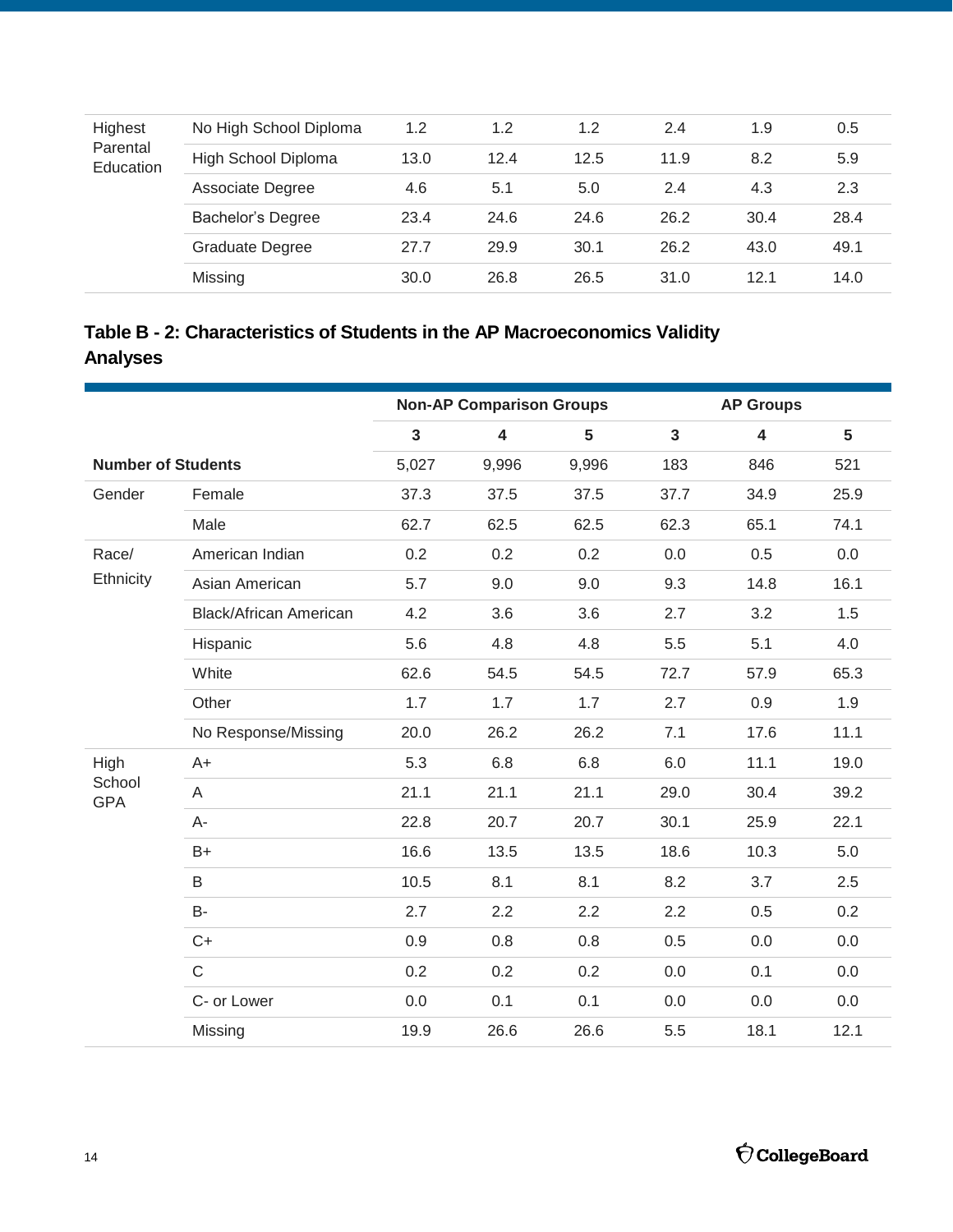<span id="page-14-0"></span>

| <b>SAT</b>              | 2100-2400                | 1.3  | 4.0  | 4.0  | 3.3  | 12.1 | 28.6 |
|-------------------------|--------------------------|------|------|------|------|------|------|
| Composite<br>Score Band | 1800-2090                | 21.8 | 24.7 | 24.7 | 42.6 | 49.2 | 52.8 |
|                         | 1500-1790                | 44.7 | 34.3 | 34.3 | 47.0 | 18.9 | 7.9  |
|                         | 1200-1490                | 13.3 | 10.8 | 10.8 | 2.2  | 0.7  | 0.0  |
|                         | 900-1190                 | 0.6  | 0.9  | 0.9  | 0.0  | 0.0  | 0.0  |
|                         | 600-890                  | 0.0  | 0.0  | 0.0  | 0.0  | 0.0  | 0.0  |
|                         | Missing                  | 18.3 | 25.4 | 25.4 | 4.9  | 19.1 | 10.7 |
| Highest                 | No High School Diploma   | 0.9  | 1.0  | 1.0  | 0.0  | 0.7  | 0.4  |
| Parental<br>Education   | High School Diploma      | 12.4 | 10.8 | 10.8 | 13.7 | 7.4  | 6.1  |
|                         | Associate Degree         | 4.2  | 3.7  | 3.7  | 3.8  | 3.7  | 0.8  |
|                         | <b>Bachelor's Degree</b> | 33.5 | 28.4 | 28.4 | 37.7 | 28.5 | 31.5 |
|                         | <b>Graduate Degree</b>   | 26.2 | 26.2 | 26.2 | 35.5 | 37.6 | 42.4 |
|                         | Missing                  | 22.8 | 30.0 | 30.0 | 9.3  | 22.1 | 18.8 |

### **Table B - 3: Characteristics of Students in the AP Microeconomics Validity Analyses**

|                           |                               |              | <b>Non-AP Comparison Groups</b><br><b>AP Groups</b> |        |              |      |      |  |  |
|---------------------------|-------------------------------|--------------|-----------------------------------------------------|--------|--------------|------|------|--|--|
|                           |                               | $\mathbf{3}$ | 4                                                   | 5      | $\mathbf{3}$ | 4    | 5    |  |  |
| <b>Number of Students</b> |                               | 8,657        | 18,247                                              | 18,484 | 198          | 536  | 328  |  |  |
| Gender                    | Female                        | 38.6         | 39.0                                                | 38.9   | 33.3         | 30.4 | 21.6 |  |  |
|                           | Male                          | 61.4         | 61.0                                                | 61.1   | 66.7         | 69.6 | 78.4 |  |  |
| Race/                     | American Indian               | 0.3          | 0.3                                                 | 0.3    | 0.5          | 0.0  | 0.3  |  |  |
| Ethnicity                 | Asian American                | 5.9          | 8.8                                                 | 9.0    | 11.6         | 16.4 | 19.8 |  |  |
|                           | <b>Black/African American</b> | 3.6          | 3.7                                                 | 3.7    | 3.5          | 1.1  | 0.6  |  |  |
|                           | Hispanic                      | 4.2          | 4.6                                                 | 4.6    | 4.5          | 2.6  | 4.3  |  |  |
|                           | White                         | 62.7         | 56.7                                                | 56.6   | 72.2         | 62.5 | 62.2 |  |  |
|                           | Other                         | 1.6          | 1.6                                                 | 1.7    | 1.5          | 1.1  | 2.4  |  |  |
|                           | No Response/Missing           | 21.8         | 24.2                                                | 24.1   | 6.1          | 16.2 | 10.4 |  |  |
| High                      | $A+$                          | 4.9          | 7.6                                                 | 7.8    | 8.6          | 13.4 | 21.3 |  |  |
| School<br><b>GPA</b>      | A                             | 21.3         | 23.1                                                | 23.3   | 28.8         | 31.0 | 40.2 |  |  |
|                           | A-                            | 22.4         | 21.4                                                | 21.3   | 30.8         | 25.0 | 17.7 |  |  |
|                           | $B+$                          | 16.4         | 13.6                                                | 13.4   | 17.7         | 11.2 | 5.2  |  |  |
|                           | B                             | 9.8          | 7.3                                                 | 7.2    | 8.1          | 3.0  | 1.5  |  |  |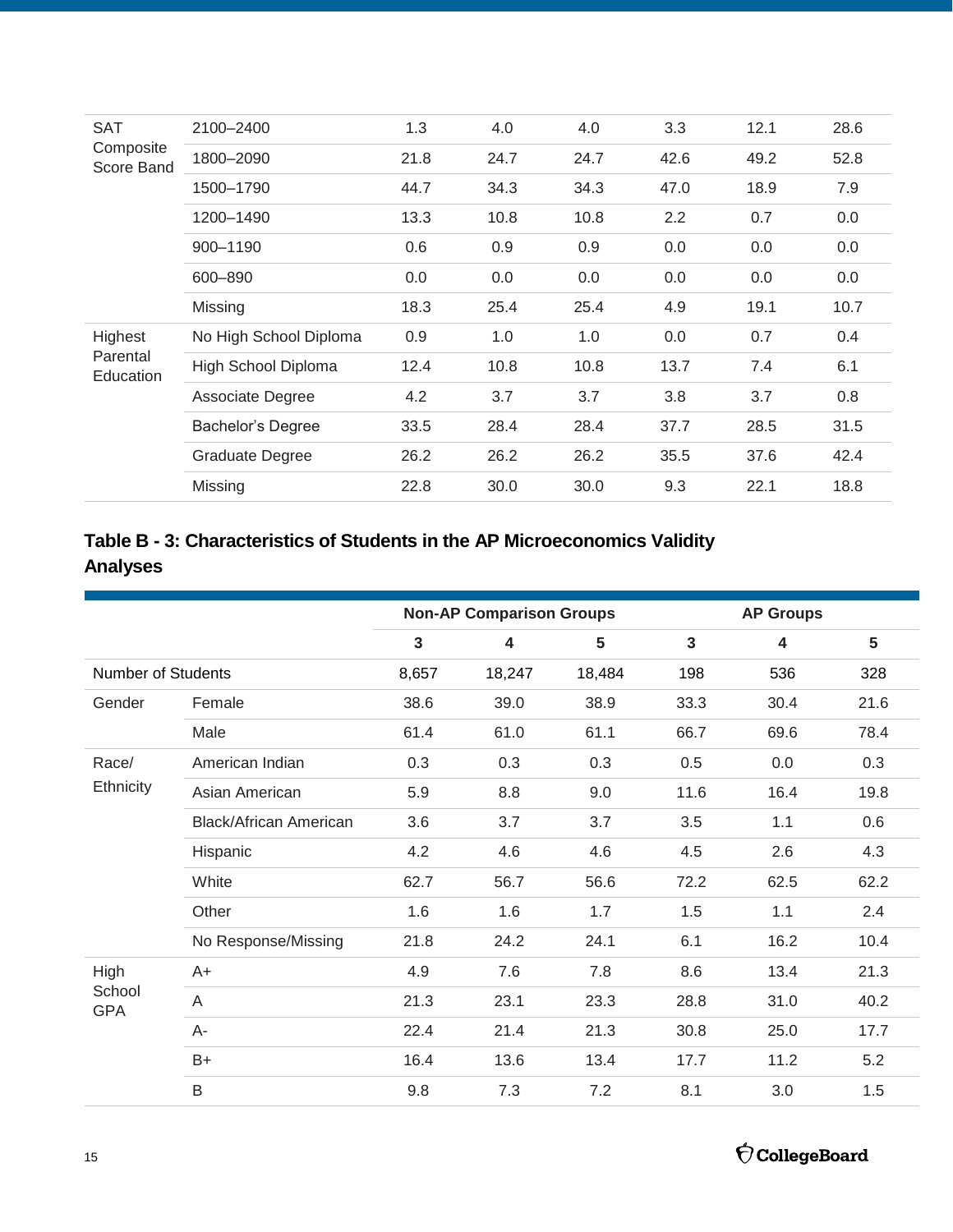<span id="page-15-0"></span>

|                         | B-                     | 2.4  | 1.8     | 1.8  | 1.0  | 0.6  | 0.0  |
|-------------------------|------------------------|------|---------|------|------|------|------|
|                         | $C+$                   | 0.7  | 0.5     | 0.5  | 0.0  | 0.2  | 0.0  |
|                         | $\mathsf C$            | 0.2  | 0.2     | 0.2  | 0.0  | 0.0  | 0.0  |
|                         | C- or Lower            | 0.0  | $0.0\,$ | 0.0  | 0.0  | 0.0  | 0.0  |
|                         | Missing                | 21.8 | 24.5    | 24.5 | 5.1  | 15.7 | 14.0 |
| <b>SAT</b>              | 2100-2400              | 1.3  | 3.9     | 4.7  | 2.0  | 12.1 | 45.4 |
| Composite<br>Score Band | 1800-2090              | 21.7 | 26.5    | 26.5 | 47.0 | 50.0 | 38.1 |
|                         | 1500-1790              | 42.6 | 34.8    | 34.4 | 46.0 | 20.5 | 5.2  |
|                         | 1200-1490              | 13.4 | 10.5    | 10.3 | 3.0  | 0.2  | 0.0  |
|                         | 900-1190               | 0.6  | 0.7     | 0.7  | 0.0  | 0.0  | 0.0  |
|                         | 600-890                | 0.0  | 0.0     | 0.0  | 0.0  | 0.0  | 0.0  |
|                         | Missing                | 20.3 | 23.5    | 23.3 | 2.0  | 17.2 | 11.3 |
| Highest                 | No High School Diploma | 0.8  | 1.1     | 1.1  | 0.5  | 1.5  | 1.5  |
| Parental<br>Education   | High School Diploma    | 11.9 | 11.1    | 11.0 | 11.6 | 7.5  | 4.6  |
|                         | Associate Degree       | 4.4  | 3.8     | 3.7  | 4.5  | 1.7  | 1.8  |
|                         | Bachelor's Degree      | 31.8 | 28.5    | 28.4 | 38.9 | 30.6 | 22.0 |
|                         | <b>Graduate Degree</b> | 26.4 | 27.7    | 28.0 | 34.8 | 38.6 | 47.6 |
|                         | Missing                | 24.7 | 27.9    | 27.9 | 9.6  | 20.1 | 22.6 |
|                         |                        |      |         |      |      |      |      |

### **Table B - 4: Characteristics of Students in the AP English Language and Composition Validity Analyses**

|                    |                               |        | <b>Non-AP Comparison Groups</b> |        |       | <b>AP Groups</b> |                |  |  |
|--------------------|-------------------------------|--------|---------------------------------|--------|-------|------------------|----------------|--|--|
|                    |                               | 3      | 4                               | 5      | 3     | 4                | $5\phantom{1}$ |  |  |
| Number of Students |                               | 19,773 | 21,480                          | 16,634 | 3,716 | 2,786            | 1,104          |  |  |
| Gender             | Female                        | 52.8   | 51.9                            | 51.6   | 67.9  | 62.7             | 60.7           |  |  |
|                    | Male                          | 47.2   | 48.1                            | 48.4   | 32.1  | 37.3             | 39.3           |  |  |
| Race/              | American Indian               | 0.3    | 0.3                             | 0.3    | 0.4   | 0.3              | 0.5            |  |  |
| Ethnicity          | Asian American                | 3.7    | 5.1                             | 5.3    | 5.8   | 8.9              | 11.1           |  |  |
|                    | <b>Black/African American</b> | 7.6    | 6.3                             | 5.4    | 5.4   | 2.8              | 2.2            |  |  |
|                    | Hispanic                      | 7.0    | 6.1                             | 6.7    | 9.8   | 5.6              | 3.7            |  |  |
|                    | White                         | 50.0   | 48.1                            | 50.0   | 67.7  | 69.2             | 71.3           |  |  |
|                    | Other                         | 1.6    | 1.6                             | 1.7    | 2.2   | 1.9              | 2.2            |  |  |
|                    | No Response/Missing           | 29.8   | 32.5                            | 30.7   | 8.8   | 11.4             | 9.1            |  |  |

 $\acute{\nabla}$ CollegeBoard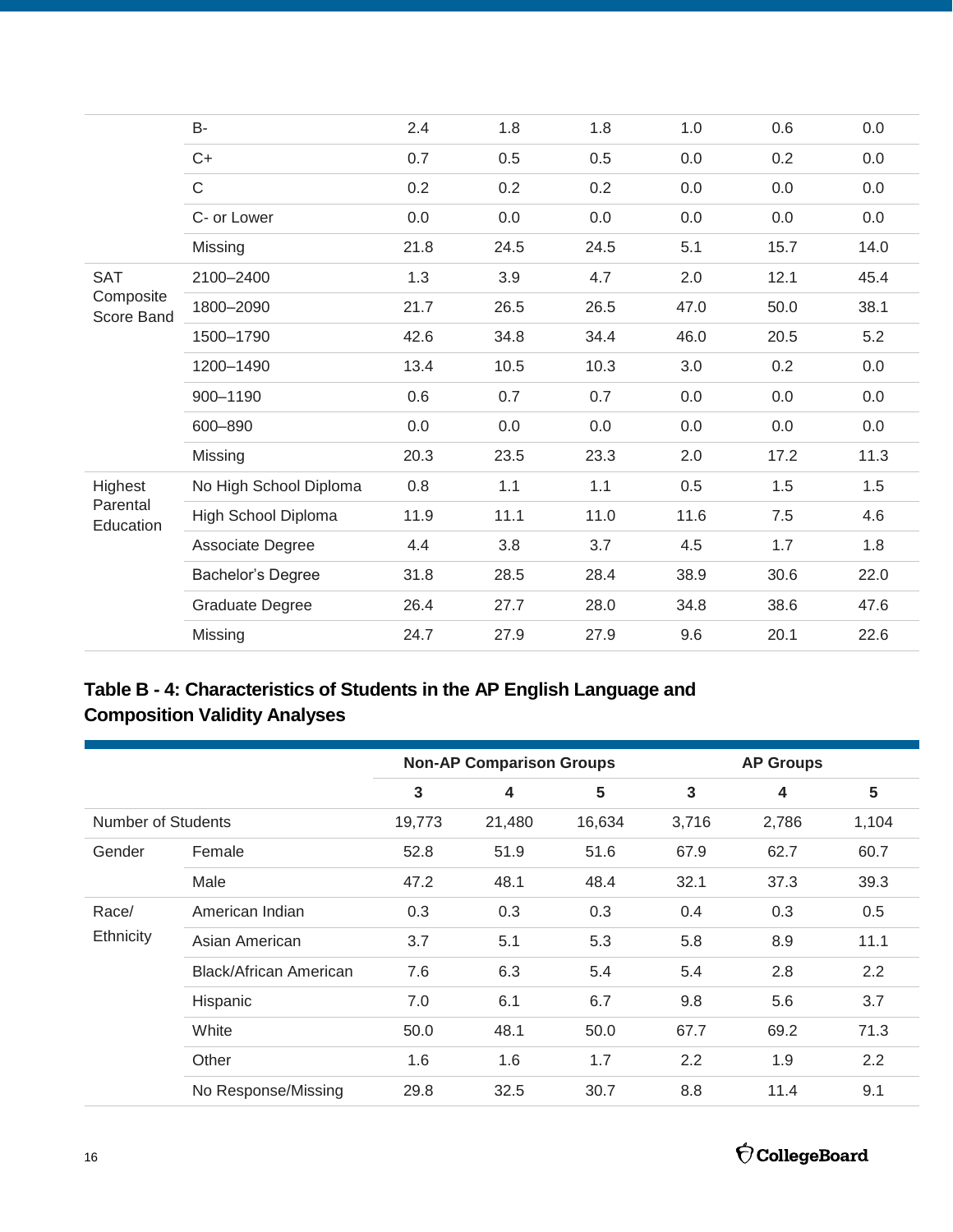<span id="page-16-0"></span>

| High                                  | $A+$                   | 3.2  | 3.5  | 3.4  | 11.4 | 16.9 | 26.7 |  |
|---------------------------------------|------------------------|------|------|------|------|------|------|--|
| School<br><b>GPA</b>                  | A                      | 15.2 | 15.3 | 14.6 | 32.1 | 37.5 | 39.1 |  |
|                                       | $A-$                   | 18.0 | 17.3 | 17.4 | 25.8 | 22.6 | 16.8 |  |
|                                       | $B+$                   | 16.1 | 15.0 | 15.9 | 13.9 | 8.1  | 6.4  |  |
|                                       | B                      | 11.7 | 11.0 | 12.0 | 6.4  | 3.1  | 1.8  |  |
|                                       | <b>B-</b>              | 3.8  | 3.6  | 4.0  | 1.5  | 0.6  | 0.7  |  |
|                                       | $C+$                   | 1.5  | 1.2  | 1.4  | 0.2  | 0.2  | 0.0  |  |
|                                       | $\mathsf C$            | 0.5  | 0.4  | 0.4  | 0.2  | 0.0  | 0.0  |  |
|                                       | C- or Lower            | 0.1  | 0.1  | 0.1  | 0.0  | 0.0  | 0.0  |  |
|                                       | Missing                | 29.7 | 32.5 | 30.8 | 8.6  | 11.0 | 8.3  |  |
| <b>SAT</b><br>Composite<br>Score Band | 2100-2400              | 0.4  | 0.8  | 0.9  | 1.3  | 12.8 | 41.6 |  |
|                                       | 1800-2090              | 10.0 | 12.9 | 12.3 | 38.4 | 58.6 | 46.6 |  |
|                                       | 1500-1790              | 35.9 | 35.6 | 34.3 | 50.0 | 17.3 | 3.4  |  |
|                                       | 1200-1490              | 22.7 | 20.8 | 20.5 | 2.9  | 0.3  | 0.0  |  |
|                                       | 900-1190               | 2.4  | 2.1  | 2.4  | 0.0  | 0.0  | 0.0  |  |
|                                       | 600-890                | 0.0  | 0.0  | 0.0  | 0.0  | 0.0  | 0.0  |  |
|                                       | Missing                | 28.6 | 27.7 | 29.5 | 7.4  | 11.0 | 8.4  |  |
| Highest                               | No High School Diploma | 1.4  | 1.4  | 1.5  | 1.0  | 0.5  | 0.3  |  |
| Parental<br>Education                 | High School Diploma    | 15.3 | 13.7 | 13.9 | 14.0 | 9.2  | 5.9  |  |
|                                       | Associate Degree       | 5.4  | 4.9  | 5.2  | 5.5  | 3.2  | 2.2  |  |
|                                       | Bachelor's Degree      | 26.0 | 24.8 | 25.1 | 35.6 | 32.3 | 29.4 |  |
|                                       | <b>Graduate Degree</b> | 19.4 | 19.7 | 20.5 | 31.3 | 39.4 | 49.8 |  |
|                                       | Missing                | 32.6 | 35.5 | 33.8 | 12.6 | 15.4 | 12.4 |  |
|                                       |                        |      |      |      |      |      |      |  |

### **Table B - 5: Characteristics of Students in the AP English Literature and Composition Validity Analyses**

|                    |                 |        | <b>Non-AP Comparison Groups</b> |       |       | <b>AP Groups</b> |      |  |  |
|--------------------|-----------------|--------|---------------------------------|-------|-------|------------------|------|--|--|
|                    |                 | 3      | 4                               | 5     | 3     | 4                | 5    |  |  |
| Number of Students |                 | 14,953 | 11.614                          | 8.421 | 3,529 | 3,075            | 864  |  |  |
| Gender             | Female          | 53.0   | 50.4                            | 51.1  | 66.1  | 64.1             | 59.5 |  |  |
|                    | Male            | 47.0   | 49.6                            | 48.9  | 33.9  | 35.9             | 40.5 |  |  |
| Race/<br>Ethnicity | American Indian | 0.3    | 0.2                             | 0.3   | 0.3   | 0.4              | 0.5  |  |  |
|                    | Asian American  | 2.5    | 4.5                             | 4.9   | 4.8   | 7.3              | 9.3  |  |  |

 $\acute{\bigcirc}$  CollegeBoard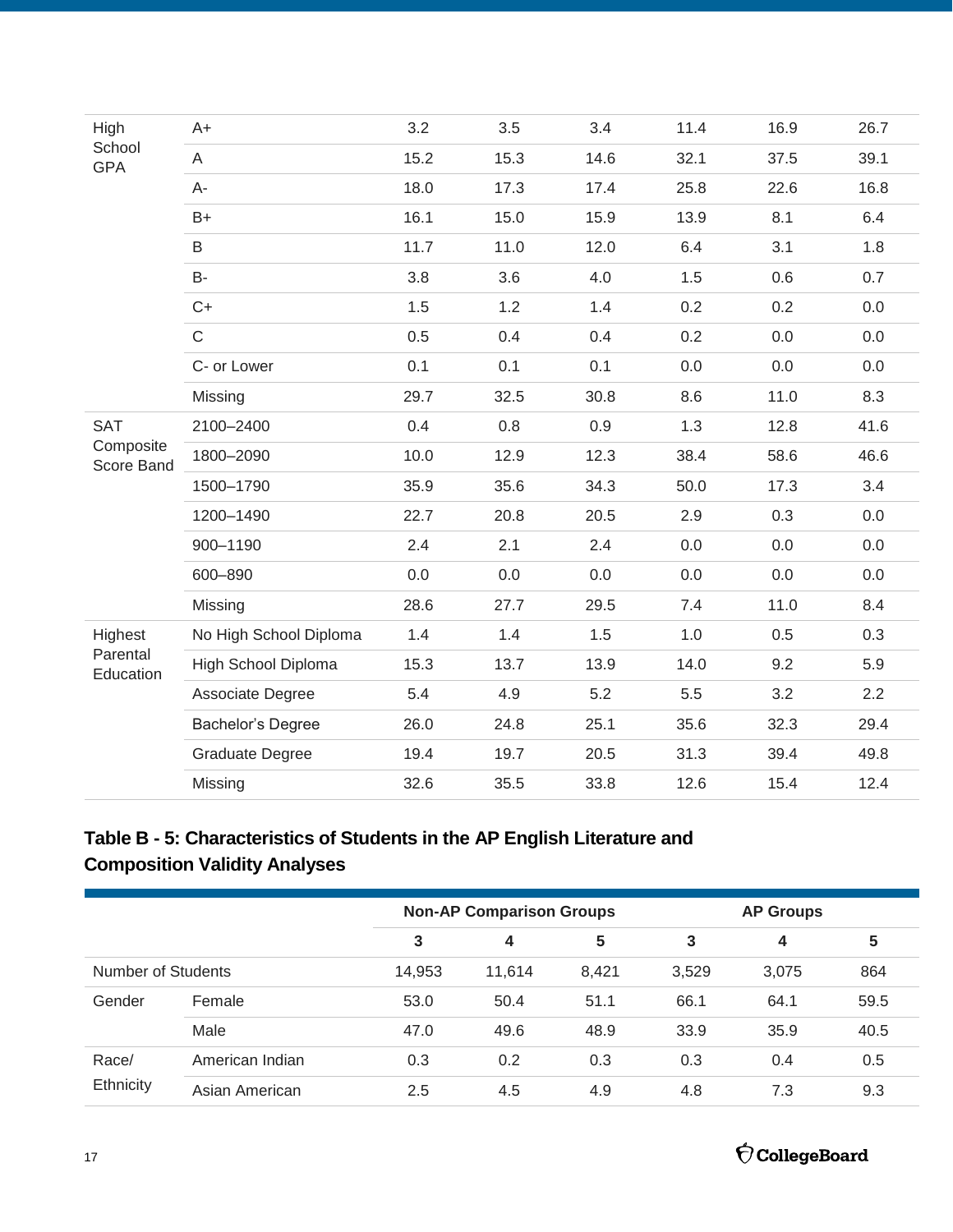|                         | <b>Black/African American</b> | 8.4  | 7.3  | 6.8  | 4.7  | 2.6  | 1.2  |
|-------------------------|-------------------------------|------|------|------|------|------|------|
|                         | Hispanic                      | 7.9  | 5.1  | 6.8  | 8.0  | 4.4  | 3.6  |
|                         | White                         | 47.5 | 48.7 | 50.4 | 66.3 | 75.5 | 76.6 |
|                         | Other                         | 1.5  | 1.6  | 1.7  | 1.9  | 2.2  | 2.5  |
|                         | No Response/Missing           | 31.8 | 32.6 | 29.2 | 14.1 | 7.7  | 6.4  |
| High                    | $A+$                          | 2.9  | 3.5  | 3.7  | 11.8 | 19.6 | 25.9 |
| School<br><b>GPA</b>    | A                             | 14.3 | 16.0 | 16.1 | 31.9 | 38.1 | 41.3 |
|                         | A-                            | 17.3 | 17.2 | 17.6 | 24.2 | 21.7 | 19.2 |
|                         | $B+$                          | 15.8 | 14.8 | 16.0 | 12.2 | 8.8  | 5.1  |
|                         | B                             | 11.6 | 10.5 | 11.5 | 5.1  | 3.7  | 2.2  |
|                         | B-                            | 3.8  | 3.5  | 3.9  | 1.3  | 1.1  | 0.5  |
|                         | $C+$                          | 1.7  | 1.3  | 1.5  | 0.2  | 0.1  | 0.2  |
|                         | $\mathsf C$                   | 0.6  | 0.4  | 0.4  | 0.1  | 0.0  | 0.0  |
|                         | C- or Lower                   | 0.2  | 0.1  | 0.1  | 0.0  | 0.0  | 0.0  |
|                         | Missing                       | 31.8 | 32.6 | 29.2 | 13.3 | 6.8  | 5.6  |
| <b>SAT</b>              | 2100-2400                     | 0.2  | 0.8  | 1.1  | 1.5  | 13.9 | 38.5 |
| Composite<br>Score Band | 1800-2090                     | 7.8  | 12.1 | 12.4 | 38.1 | 63.2 | 53.8 |
|                         | 1500-1790                     | 34.8 | 34.6 | 35.6 | 46.3 | 16.9 | 4.4  |
|                         | 1200-1490                     | 24.0 | 19.6 | 21.0 | 1.8  | 0.2  | 0.1  |
|                         | 900-1190                      | 2.5  | 1.5  | 1.9  | 0.0  | 0.0  | 0.0  |
|                         | 600-890                       | 0.1  | 0.1  | 0.1  | 0.0  | 0.0  | 0.0  |
|                         | Missing                       | 30.7 | 31.4 | 27.8 | 12.3 | 5.8  | 3.1  |
| Highest                 | No High School Diploma        | 1.3  | 0.8  | 1.0  | 0.8  | 0.5  | 0.2  |
| Parental<br>Education   | High School Diploma           | 16.0 | 13.6 | 14.6 | 12.7 | 10.2 | 5.7  |
|                         | Associate Degree              | 5.6  | 4.8  | 5.2  | 4.9  | 3.7  | 3.2  |
|                         | Bachelor's Degree             | 25.4 | 26.5 | 27.2 | 33.7 | 33.9 | 31.8 |
|                         | Graduate Degree               | 17.3 | 19.0 | 20.1 | 30.7 | 41.2 | 48.8 |
|                         | Missing                       | 34.4 | 35.2 | 31.9 | 17.2 | 10.4 | 10.2 |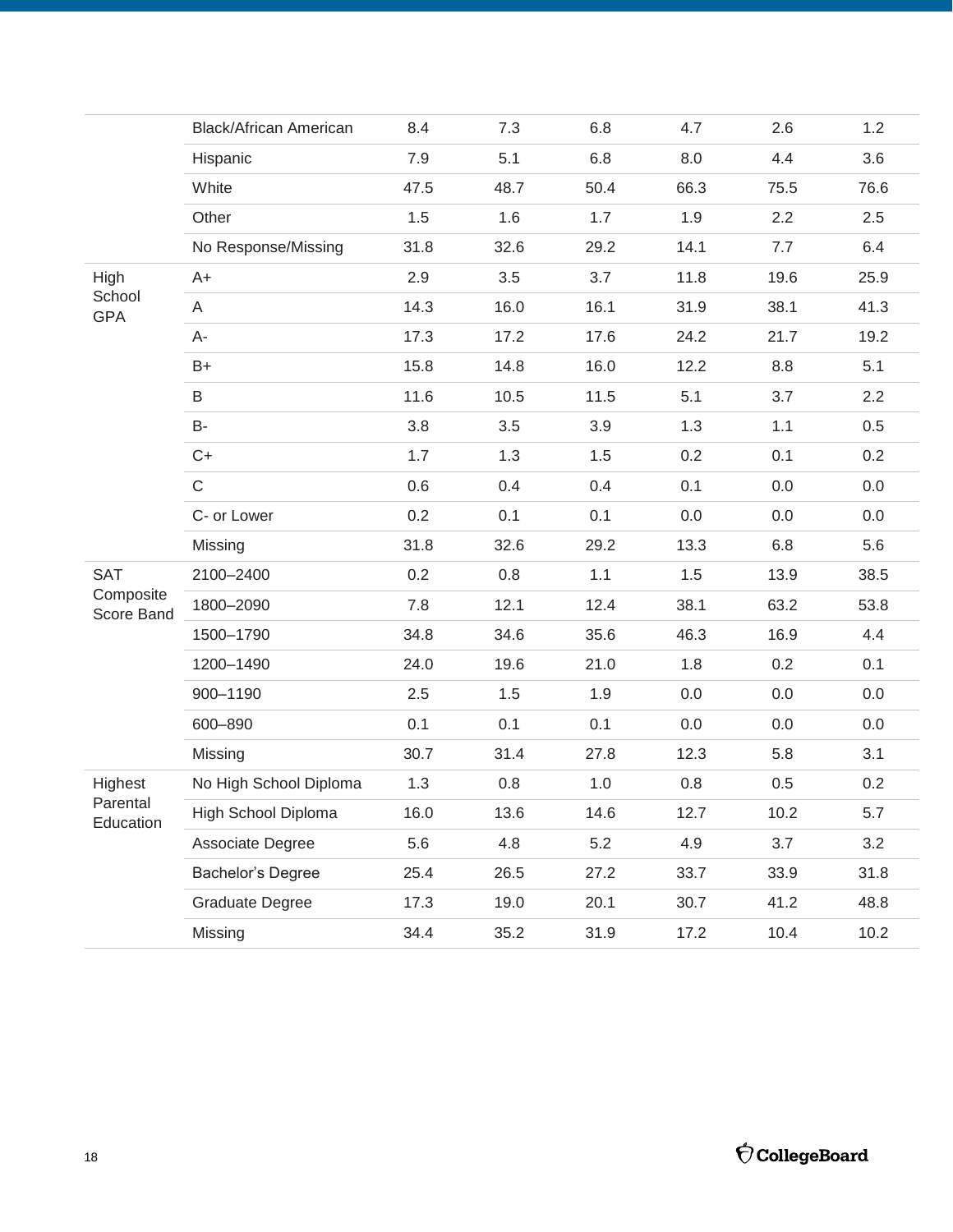|                         |                               | <b>Non-AP Comparison Groups</b> |                         |       |              | <b>AP Groups</b>        |                 |  |  |
|-------------------------|-------------------------------|---------------------------------|-------------------------|-------|--------------|-------------------------|-----------------|--|--|
|                         |                               | $\mathbf{3}$                    | $\overline{\mathbf{4}}$ | 5     | $\mathbf{3}$ | $\overline{\mathbf{4}}$ | $5\phantom{.0}$ |  |  |
| Number of Students      |                               | 1,489                           | 1,853                   | 2,006 | 220          | 404                     | 190             |  |  |
| Gender                  | Female                        | 57.0                            | 55.8                    | 55.6  | 54.1         | 51.7                    | 36.3            |  |  |
|                         | Male                          | 43.0                            | 44.2                    | 44.4  | 45.9         | 48.3                    | 63.7            |  |  |
| Race/                   | American Indian               | 0.2                             | 0.4                     | 0.4   | 0.5          | 0.0                     | 0.5             |  |  |
| Ethnicity               | Asian American                | 6.6                             | 7.0                     | 7.5   | 9.5          | 11.1                    | 8.4             |  |  |
|                         | <b>Black/African American</b> | 3.0                             | 3.1                     | 2.9   | 1.4          | 1.0                     | 0.5             |  |  |
|                         | Hispanic                      | 6.4                             | 6.3                     | 6.0   | 4.5          | 5.7                     | 2.6             |  |  |
|                         | White                         | 65.5                            | 62.4                    | 62.6  | 76.8         | 71.5                    | 77.4            |  |  |
|                         | Other                         | 1.9                             | 1.7                     | 1.7   | 2.3          | 2.5                     | 2.1             |  |  |
|                         | No Response/Missing           | 16.3                            | 19.1                    | 18.7  | 5.0          | 8.2                     | 8.4             |  |  |
| High                    | $A+$                          | 5.4                             | 6.7                     | 7.2   | 10.5         | 10.4                    | 17.4            |  |  |
| School<br><b>GPA</b>    | A                             | 19.9                            | 20.7                    | 22.5  | 25.9         | 31.9                    | 32.6            |  |  |
|                         | $A-$                          | 26.1                            | 24.3                    | 24.1  | 26.8         | 30.0                    | 27.4            |  |  |
|                         | $B+$                          | 17.5                            | 16.0                    | 15.2  | 18.6         | 13.1                    | 9.5             |  |  |
|                         | $\sf B$                       | 11.9                            | 10.3                    | 9.6   | 11.8         | 5.9                     | 3.7             |  |  |
|                         | <b>B-</b>                     | 2.6                             | 2.3                     | 2.1   | 2.7          | 0.5                     | 1.1             |  |  |
|                         | $C+$                          | 0.9                             | 0.6                     | 0.6   | 0.0          | 0.2                     | 0.0             |  |  |
|                         | $\mathsf C$                   | 0.1                             | 0.1                     | 0.1   | 0.0          | 0.0                     | 0.0             |  |  |
|                         | C- or Lower                   | 0.1                             | 0.1                     | 0.0   | 0.0          | 0.0                     | 0.0             |  |  |
|                         | Missing                       | 15.5                            | 18.9                    | 18.4  | 3.6          | 7.9                     | 8.4             |  |  |
| <b>SAT</b>              | 2100-2400                     | 1.9                             | 3.4                     | 3.5   | 1.4          | 5.7                     | 20.5            |  |  |
| Composite<br>Score Band | 1800-2090                     | 19.2                            | 22.0                    | 24.8  | 40.9         | 59.4                    | 62.1            |  |  |
|                         | 1500-1790                     | 44.2                            | 39.8                    | 38.4  | 49.1         | 27.7                    | 8.9             |  |  |
|                         | 1200-1490                     | 18.8                            | 16.1                    | 15.0  | 5.5          | 0.7                     | 0.0             |  |  |
|                         | 900-1190                      | 1.3                             | 1.1                     | 1.0   | 0.0          | 0.0                     | 0.0             |  |  |
|                         | 600-890                       | 0.0                             | 0.0                     | 0.0   | 0.0          | 0.0                     | 0.0             |  |  |
|                         | Missing                       | 14.5                            | 17.6                    | 17.2  | 3.2          | 6.4                     | 8.4             |  |  |

## <span id="page-18-0"></span>Table B - 6: Characteristics of Students in the AP Environmental Science Validity **Analyses**

 $\acute{\nabla}$ CollegeBoard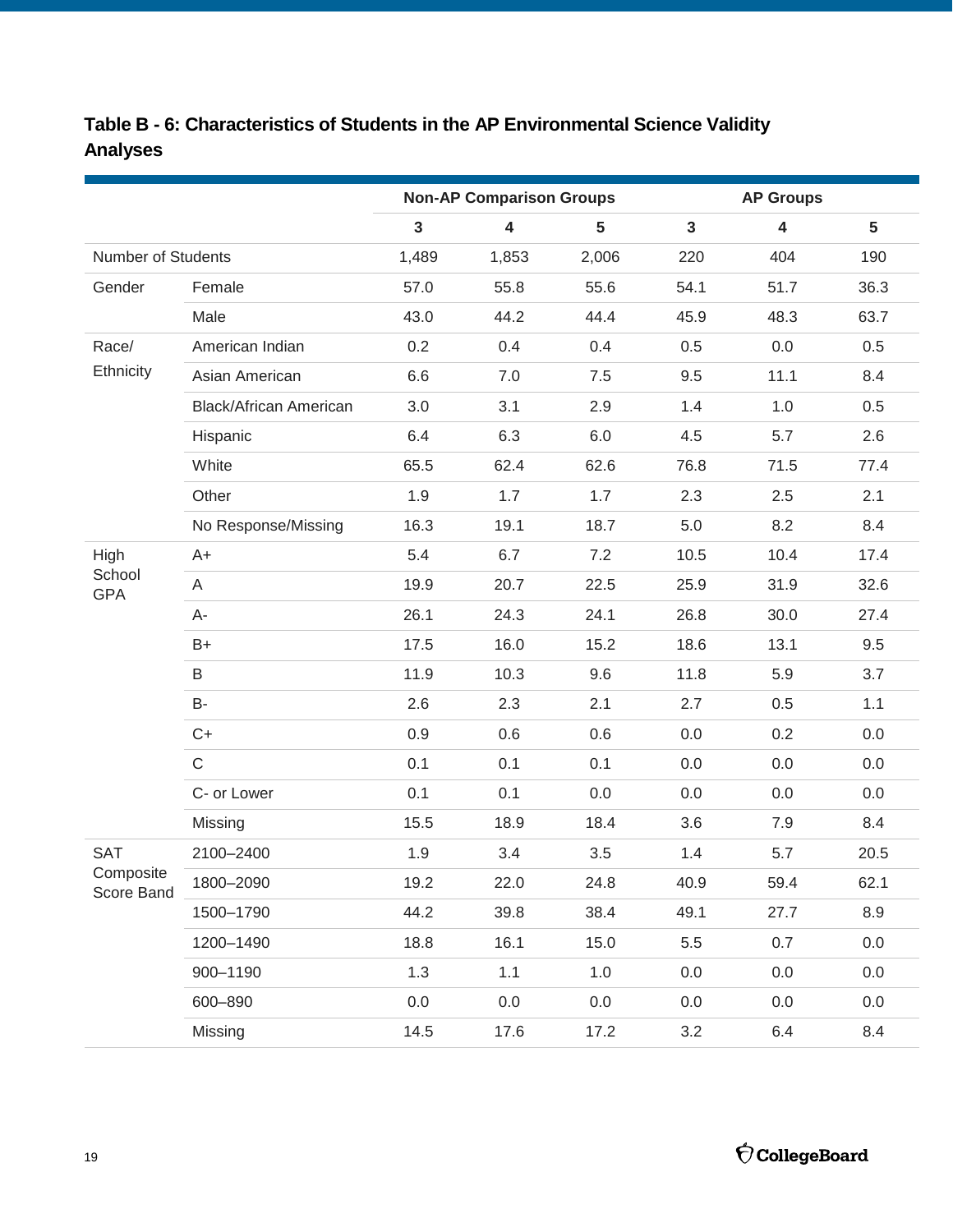<span id="page-19-0"></span>

| Highest               | No High School Diploma | 2.4  | 2.0  | 1.8  | 3.2  | 1.7  | 0.5  |  |
|-----------------------|------------------------|------|------|------|------|------|------|--|
| Parental<br>Education | High School Diploma    | 15.2 | 13.9 | 13.4 | 6.8  | 11.4 | 6.3  |  |
|                       | Associate Degree       | 5.6  | 4.9  | 4.9  | 3.6  | 1.2  | 1.1  |  |
|                       | Bachelor's Degree      | 30.6 | 28.7 | 29.1 | 34.1 | 33.4 | 29.5 |  |
|                       | Graduate Degree        | 27.5 | 28.7 | 29.3 | 42.3 | 40.6 | 50.0 |  |
|                       | Missing                | 18.7 | 21.8 | 21.5 | 10.0 | 11.6 | 12.6 |  |

### **Table B - 7: Characteristics of Students in the AP Comparative Government and Politics Validity Analyses**

|                           |                               |                         | <b>Non-AP Comparison Groups</b> |                | <b>AP Groups</b> |                         |                 |  |
|---------------------------|-------------------------------|-------------------------|---------------------------------|----------------|------------------|-------------------------|-----------------|--|
|                           |                               | $\overline{\mathbf{3}}$ | $\overline{\mathbf{4}}$         | $5\phantom{1}$ | $\overline{3}$   | $\overline{\mathbf{4}}$ | $5\phantom{.0}$ |  |
| <b>Number of Students</b> |                               | 961                     | 1,614                           | 1,821          | 45               | 63                      | 78              |  |
| Gender                    | Female                        | 51.1                    | 46.6                            | 45.7           | 55.6             | 39.7                    | 35.9            |  |
|                           | Male                          | 48.9                    | 53.4                            | 54.3           | 44.4             | 60.3                    | 64.1            |  |
| Race/                     | American Indian               | 0.6                     | 0.8                             | 0.7            | 2.2              | 0.0                     | 0.0             |  |
| Ethnicity                 | Asian American                | 5.5                     | 5.1                             | 5.3            | 6.7              | 3.2                     | 12.8            |  |
|                           | <b>Black/African American</b> | 9.7                     | 7.5                             | 6.7            | 2.2              | 0.0                     | 0.0             |  |
|                           | Hispanic                      | 6.9                     | 5.6                             | 5.0            | 2.2              | 0.0                     | 3.8             |  |
|                           | White                         | 56.0                    | 61.0                            | 57.3           | 77.8             | 82.5                    | 69.2            |  |
|                           | Other                         | 2.1                     | 2.1                             | 2.0            | 0.0              | 4.8                     | 2.6             |  |
|                           | No Response/Missing           | 19.3                    | 17.8                            | 23.0           | 8.9              | 9.5                     | 11.5            |  |
| High                      | $A+$                          | 5.4                     | 7.8                             | 7.4            | 2.2              | 9.5                     | 10.3            |  |
| School<br><b>GPA</b>      | A                             | 20.9                    | 21.9                            | 20.8           | 24.4             | 38.1                    | 37.2            |  |
|                           | $A -$                         | 19.1                    | 20.9                            | 19.8           | 33.3             | 25.4                    | 25.6            |  |
|                           | $B+$                          | 18.7                    | 15.9                            | 14.6           | 26.7             | 14.3                    | 15.4            |  |
|                           | B                             | 11.1                    | 10.2                            | 9.5            | 4.4              | 3.2                     | 0.0             |  |
|                           | <b>B-</b>                     | 3.5                     | 3.4                             | 3.2            | 0.0              | 0.0                     | 0.0             |  |
|                           | $C+$                          | 1.1                     | 0.9                             | 0.8            | 0.0              | 0.0                     | 0.0             |  |
|                           | $\mathsf C$                   | 0.5                     | 0.3                             | 0.3            | 0.0              | 0.0                     | 0.0             |  |
|                           | C- or Lower                   | 0.1                     | 0.1                             | 0.1            | 0.0              | 0.0                     | 0.0             |  |
|                           | Missing                       | 19.4                    | 18.6                            | 23.7           | 8.9              | 9.5                     | 11.5            |  |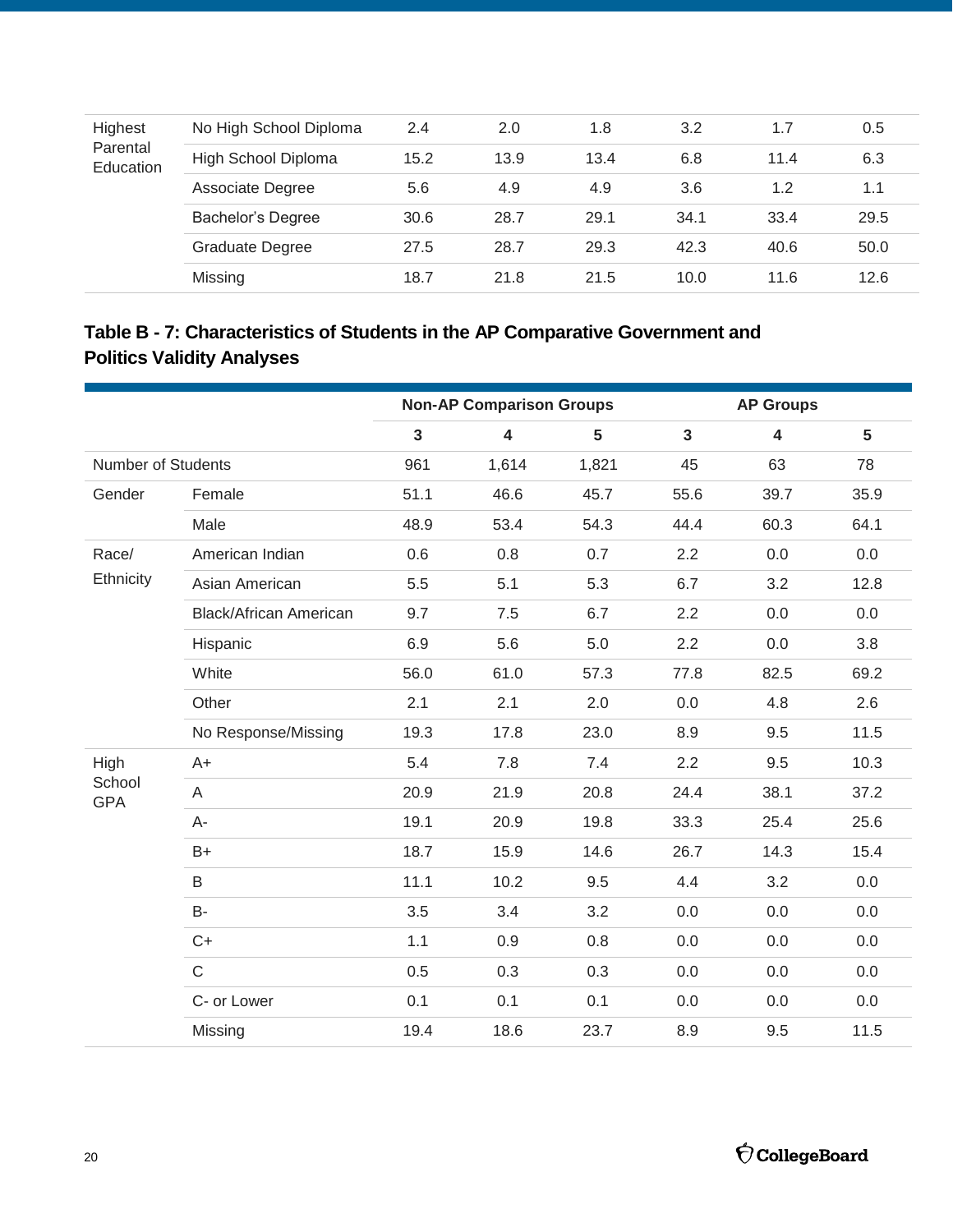<span id="page-20-0"></span>

| <b>SAT</b>              | 2100-2400              | 3.5  | 3.9  | 3.7  | 4.4  | 9.5  | 30.8 |
|-------------------------|------------------------|------|------|------|------|------|------|
| Composite<br>Score Band | 1800-2090              | 24.7 | 29.1 | 27.7 | 44.4 | 63.5 | 44.9 |
|                         | 1500-1790              | 38.5 | 36.3 | 33.5 | 35.6 | 17.5 | 11.5 |
|                         | 1200-1490              | 13.4 | 12.0 | 10.8 | 4.4  | 0.0  | 0.0  |
|                         | 900-1190               | 0.7  | 0.9  | 0.8  | 0.0  | 0.0  | 0.0  |
|                         | 600-890                | 0.1  | 0.1  | 0.1  | 0.0  | 0.0  | 0.0  |
|                         | Missing                | 19.0 | 17.7 | 23.4 | 11.1 | 9.5  | 12.8 |
| Highest                 | No High School Diploma | 0.8  | 0.9  | 0.8  | 0.0  | 0.0  | 0.0  |
| Parental<br>Education   | High School Diploma    | 14.0 | 13.2 | 12.0 | 11.1 | 4.8  | 6.4  |
|                         | Associate Degree       | 5.0  | 4.5  | 4.1  | 0.0  | 1.6  | 0.0  |
|                         | Bachelor's Degree      | 26.3 | 27.1 | 25.9 | 28.9 | 38.1 | 21.8 |
|                         | <b>Graduate Degree</b> | 30.8 | 32.5 | 30.6 | 46.7 | 44.4 | 55.1 |
|                         | Missing                | 23.0 | 21.9 | 26.6 | 13.3 | 11.1 | 16.7 |

### **Table B - 8: Characteristics of Students in the AP United States Government and Politics Validity Analyses**

|                           |                               |              | <b>Non-AP Comparison Groups</b> |       | <b>AP Groups</b> |       |      |  |
|---------------------------|-------------------------------|--------------|---------------------------------|-------|------------------|-------|------|--|
|                           |                               | $\mathbf{3}$ | 4                               | 5     | $\mathbf{3}$     | 4     | 5    |  |
| <b>Number of Students</b> |                               | 5,796        | 7,159                           | 6,991 | 1,132            | 1,114 | 909  |  |
| Gender                    | Female                        | 50.6         | 49.1                            | 49.2  | 52.4             | 47.4  | 44.2 |  |
|                           | Male                          | 49.4         | 50.9                            | 50.8  | 47.6             | 52.6  | 55.8 |  |
| Race/                     | American Indian               | 0.5          | 0.5                             | 0.5   | 0.4              | 0.6   | 0.3  |  |
| Ethnicity                 | Asian American                | 5.6          | 5.4                             | 5.5   | 8.3              | 9.4   | 9.0  |  |
|                           | <b>Black/African American</b> | 6.9          | 6.3                             | 6.4   | 4.1              | 2.5   | 2.4  |  |
|                           | Hispanic                      | 12.5         | 10.9                            | 11.1  | 8.7              | 5.9   | 4.1  |  |
|                           | White                         | 54.0         | 54.4                            | 53.8  | 64.8             | 67.6  | 71.4 |  |
|                           | Other                         | 1.8          | 1.9                             | 1.9   | 3.2              | 2.2   | 2.4  |  |
|                           | No Response/Missing           | 18.7         | 20.6                            | 20.9  | 10.5             | 11.7  | 10.3 |  |
| High                      | $A+$                          | 9.7          | 9.2                             | 9.3   | 15.7             | 15.0  | 21.0 |  |
| School<br><b>GPA</b>      | A                             | 25.3         | 24.1                            | 24.2  | 30.0             | 34.8  | 38.0 |  |
|                           | A-                            | 21.5         | 21.1                            | 21.1  | 23.3             | 26.4  | 21.7 |  |
|                           | $B+$                          | 13.4         | 13.2                            | 13.0  | 14.3             | 9.7   | 6.3  |  |
|                           | B                             | 7.7          | 8.2                             | 7.9   | 5.6              | 2.5   | 1.8  |  |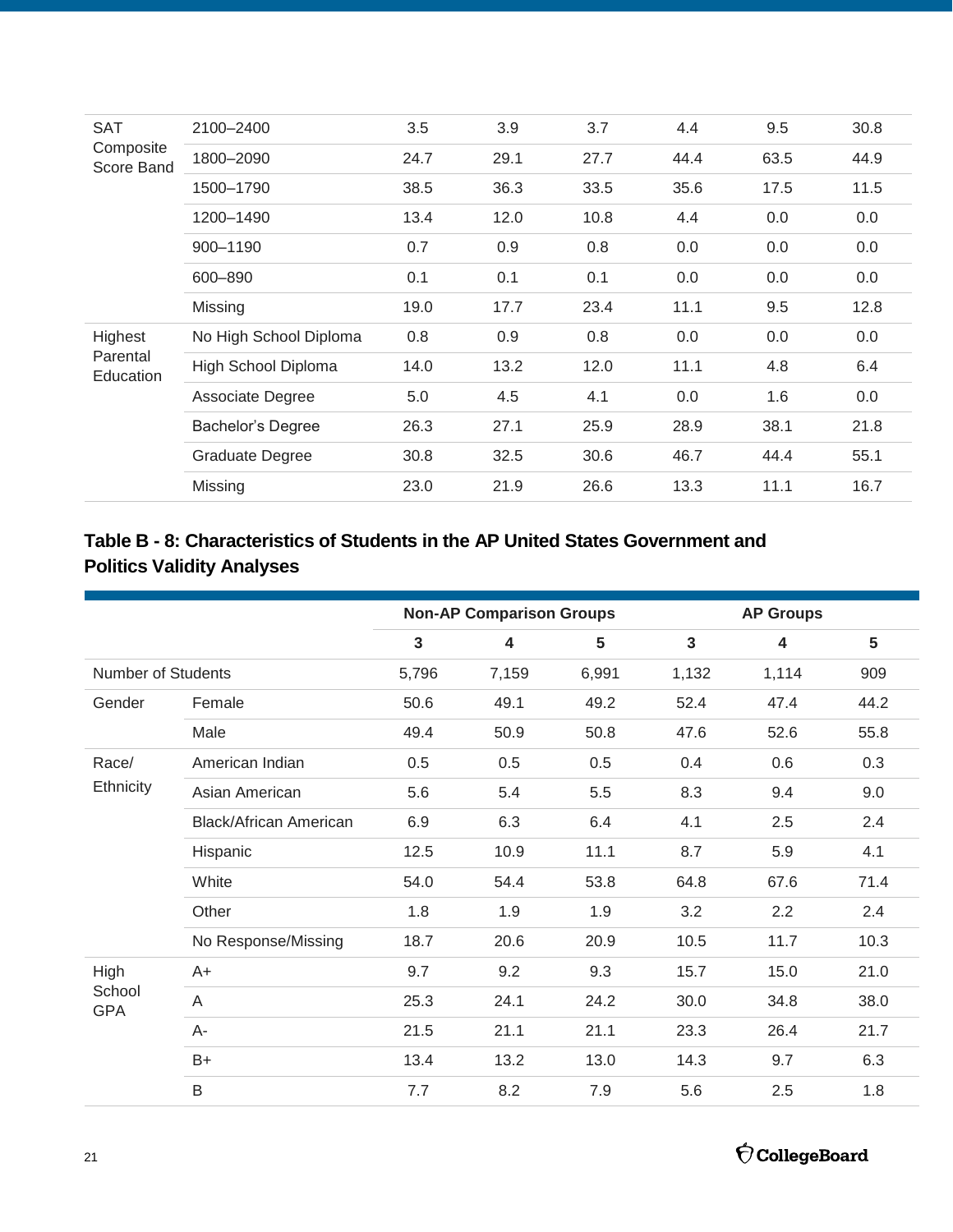<span id="page-21-0"></span>

|                         | B-                     | 2.2  | 2.2  | 2.2  | 0.5  | 0.5  | 0.8  |
|-------------------------|------------------------|------|------|------|------|------|------|
|                         | $C+$                   | 0.8  | 0.9  | 0.9  | 0.2  | 0.3  | 0.0  |
|                         | $\mathsf C$            | 0.3  | 0.3  | 0.3  | 0.0  | 0.0  | 0.0  |
|                         | C- or Lower            | 0.1  | 0.1  | 0.0  | 0.0  | 0.0  | 0.0  |
|                         | Missing                | 19.0 | 20.8 | 21.2 | 10.3 | 10.8 | 10.6 |
| <b>SAT</b>              | 2100-2400              | 3.1  | 3.5  | 3.6  | 3.4  | 11.7 | 26.5 |
| Composite<br>Score Band | 1800-2090              | 25.8 | 25.8 | 25.9 | 50.5 | 56.0 | 52.0 |
|                         | 1500-1790              | 37.5 | 35.7 | 35.1 | 34.4 | 21.5 | 10.3 |
|                         | 1200-1490              | 14.5 | 14.1 | 14.1 | 2.5  | 0.7  | 0.0  |
|                         | 900-1190               | 1.3  | 1.3  | 1.3  | 0.0  | 0.0  | 0.0  |
|                         | 600-890                | 0.1  | 0.0  | 0.0  | 0.0  | 0.0  | 0.0  |
|                         | Missing                | 17.7 | 19.5 | 19.9 | 9.2  | 10.1 | 11.1 |
| Highest                 | No High School Diploma | 2.6  | 2.2  | 2.2  | 3.0  | 1.3  | 0.3  |
| Parental<br>Education   | High School Diploma    | 16.2 | 15.4 | 15.2 | 10.0 | 9.2  | 5.6  |
|                         | Associate Degree       | 4.5  | 4.4  | 4.4  | 3.4  | 2.6  | 2.0  |
|                         | Bachelor's Degree      | 28.5 | 27.6 | 27.5 | 32.1 | 32.7 | 31.6 |
|                         | <b>Graduate Degree</b> | 25.5 | 26.0 | 25.8 | 37.2 | 38.9 | 45.7 |
|                         | Missing                | 22.8 | 24.5 | 24.8 | 14.3 | 15.3 | 14.9 |
|                         |                        |      |      |      |      |      |      |

### **Table B - 9: Characteristics of Students in the AP Human Geography Validity Analyses**

|                    |                        |              | <b>Non-AP Comparison Groups</b> |      | <b>AP Groups</b> |      |      |  |
|--------------------|------------------------|--------------|---------------------------------|------|------------------|------|------|--|
|                    |                        | $\mathbf{3}$ | 4                               | 5    | 3                | 4    | 5    |  |
| Number of Students |                        | 508          | 637                             | 525  | 66               | 77   | 58   |  |
| Gender             | Female                 | 48.6         | 48.8                            | 49.1 | 62.1             | 41.6 | 44.8 |  |
|                    | Male                   | 51.4         | 51.2                            | 50.9 | 37.9             | 58.4 | 55.2 |  |
| Race/              | American Indian        | 0.6          | 0.5                             | 0.6  | 0.0              | 0.0  | 0.0  |  |
| Ethnicity          | Asian American         | 2.8          | 3.0                             | 3.2  | 4.5              | 6.5  | 3.4  |  |
|                    | Black/African American | 3.3          | 3.6                             | 2.9  | 6.1              | 1.3  | 0.0  |  |
|                    | Hispanic               | 5.9          | 7.7                             | 9.0  | 9.1              | 9.1  | 3.4  |  |
|                    | White                  | 72.2         | 67.8                            | 65.7 | 71.2             | 61.0 | 82.8 |  |
|                    | Other                  | 1.4          | 1.3                             | 1.3  | 4.5              | 2.6  | 3.4  |  |
|                    | No Response/Missing    | 13.8         | 16.2                            | 17.3 | 4.5              | 19.5 | 6.9  |  |

 $\acute{\nabla}$ CollegeBoard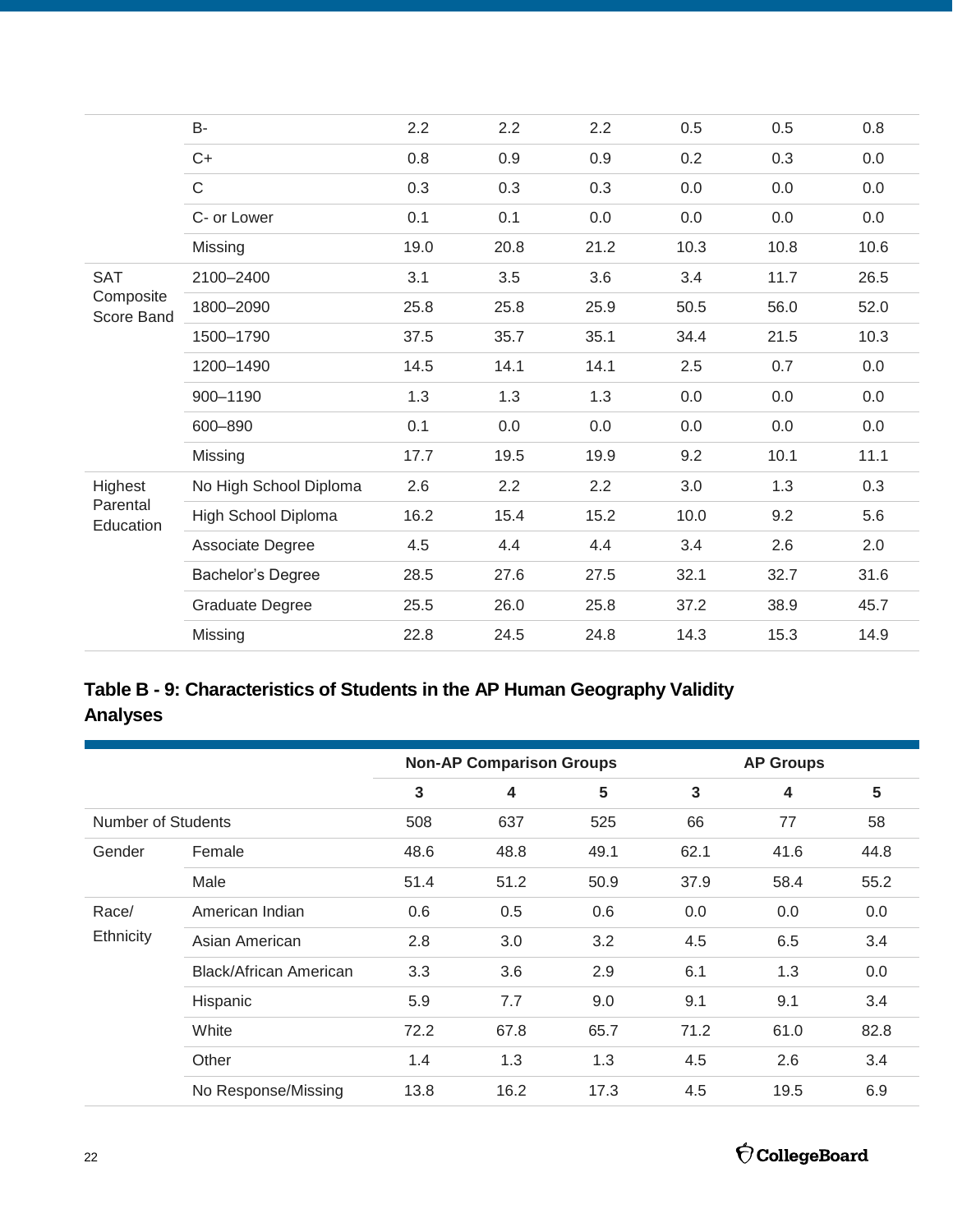<span id="page-22-0"></span>

| High                    | $A+$                   | 7.5  | 6.4  | 5.9  | 12.1 | 10.4 | 17.2    |
|-------------------------|------------------------|------|------|------|------|------|---------|
| School<br><b>GPA</b>    | A                      | 29.1 | 26.8 | 23.4 | 24.2 | 28.6 | 31.0    |
|                         | $A-$                   | 24.0 | 23.9 | 24.0 | 22.7 | 24.7 | 31.0    |
|                         | $B+$                   | 13.4 | 14.3 | 14.7 | 22.7 | 14.3 | 6.9     |
|                         | B                      | 10.2 | 10.8 | 12.6 | 10.6 | 6.5  | 5.2     |
|                         | <b>B-</b>              | 2.0  | 1.9  | 2.1  | 3.0  | 0.0  | $0.0\,$ |
|                         | $C+$                   | 0.4  | 0.3  | 0.2  | 0.0  | 0.0  | 0.0     |
|                         | $\mathsf C$            | 0.0  | 0.0  | 0.0  | 0.0  | 0.0  | 0.0     |
|                         | C- or Lower            | 0.0  | 0.0  | 0.0  | 0.0  | 0.0  | 0.0     |
|                         | Missing                | 13.4 | 15.5 | 17.1 | 4.5  | 15.6 | 8.6     |
| <b>SAT</b>              | 2100-2400              | 2.6  | 2.4  | 1.9  | 3.0  | 3.9  | 20.7    |
| Composite<br>Score Band | 1800-2090              | 24.6 | 22.6 | 19.2 | 33.3 | 48.1 | 60.3    |
|                         | 1500-1790              | 44.3 | 44.6 | 44.2 | 56.1 | 32.5 | 8.6     |
|                         | 1200-1490              | 15.4 | 15.4 | 18.1 | 6.1  | 0.0  | 1.7     |
|                         | 900-1190               | 0.8  | 0.6  | 0.8  | 0.0  | 0.0  | $0.0\,$ |
|                         | 600-890                | 0.0  | 0.0  | 0.0  | 0.0  | 0.0  | 0.0     |
|                         | Missing                | 12.4 | 14.4 | 15.8 | 1.5  | 15.6 | 8.6     |
| Highest                 | No High School Diploma | 1.2  | 1.3  | 1.3  | 3.0  | 0.0  | $0.0\,$ |
| Parental<br>Education   | High School Diploma    | 16.3 | 16.3 | 17.9 | 12.1 | 7.8  | 5.2     |
|                         | Associate Degree       | 4.1  | 4.4  | 4.4  | 1.5  | 3.9  | 1.7     |
|                         | Bachelor's Degree      | 31.3 | 30.8 | 29.5 | 31.8 | 28.6 | 43.1    |
|                         | <b>Graduate Degree</b> | 29.3 | 26.7 | 25.1 | 42.4 | 41.6 | 36.2    |
|                         | Missing                | 17.7 | 20.6 | 21.7 | 9.1  | 18.2 | 13.8    |

#### **Table B - 10: Characteristics of Students in the AP Music Theory Validity Analyses**

|                    |                               | <b>Non-AP Comparison Groups</b> |      |                |                  |      |      |  |
|--------------------|-------------------------------|---------------------------------|------|----------------|------------------|------|------|--|
|                    |                               |                                 |      |                | <b>AP Groups</b> |      |      |  |
|                    |                               | 3                               | 4    | $5\phantom{1}$ | 3                | 4    | 5    |  |
| Number of Students |                               | 118                             | 223  | 227            | 53<br>34<br>30   |      |      |  |
| Gender             | Female                        | 52.5                            | 52.0 | 50.7           | 35.3             | 50.0 | 41.5 |  |
|                    | Male                          | 47.5                            | 48.0 | 49.3           | 64.7             | 50.0 | 58.5 |  |
| Race/<br>Ethnicity | American Indian               | 0.8                             | 0.4  | 0.0            | 0.0              | 0.0  | 0.0  |  |
|                    | Asian American                | 5.9                             | 4.0  | 3.5            | 5.9              | 10.0 | 9.4  |  |
|                    | <b>Black/African American</b> | 7.6                             | 5.4  | 3.1            | 11.8             | 3.3  | 1.9  |  |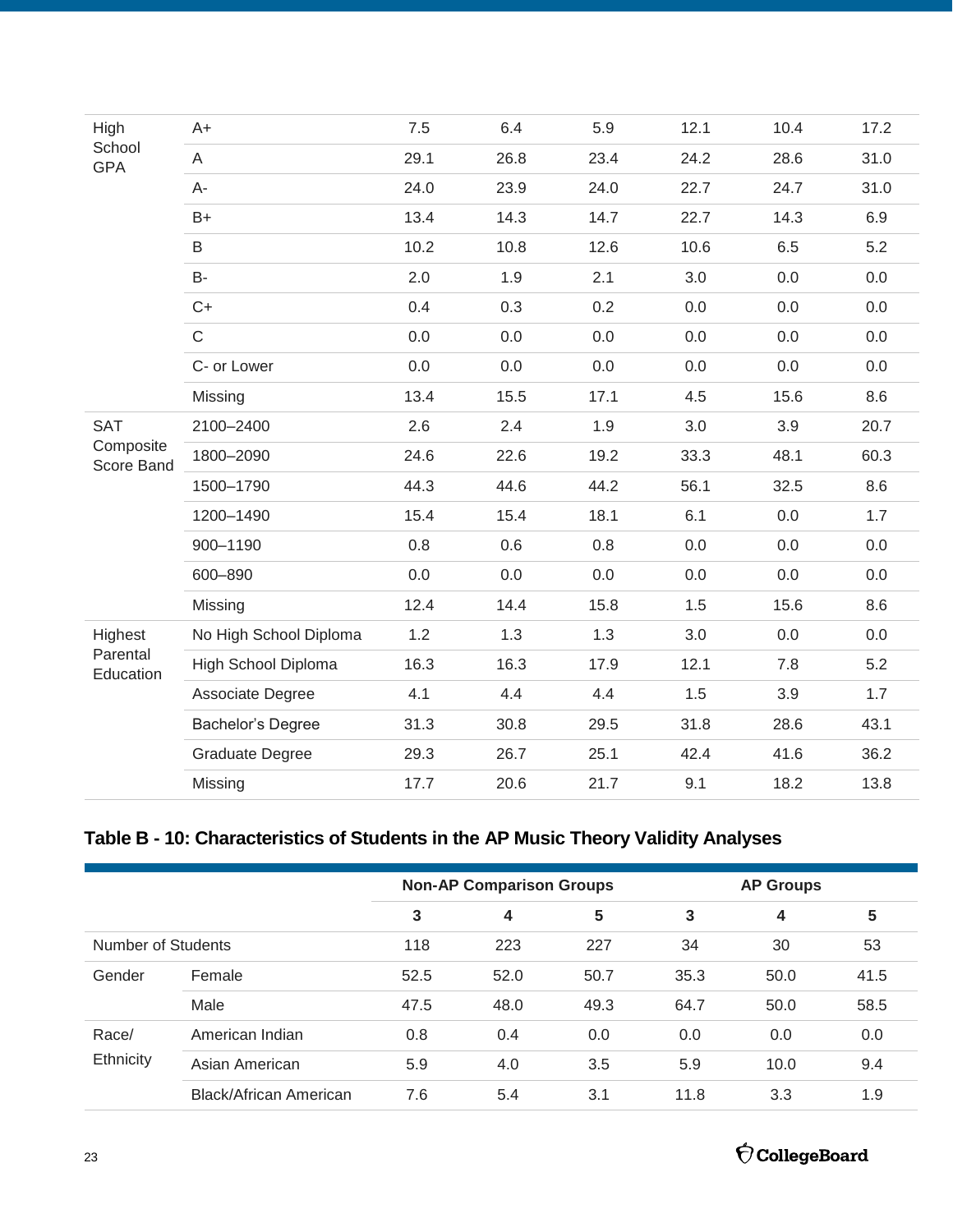|                       | Hispanic               | 11.9 | 7.6  | 1.8  | 5.9  | 6.7  | 1.9  |
|-----------------------|------------------------|------|------|------|------|------|------|
|                       | White                  | 55.1 | 58.7 | 55.9 | 73.5 | 73.3 | 69.8 |
|                       | Other                  | 1.7  | 1.8  | 1.3  | 0.0  | 0.0  | 0.0  |
|                       | No Response/Missing    | 16.9 | 22.0 | 34.4 | 2.9  | 6.7  | 17.0 |
| High                  | $A+$                   | 5.9  | 9.0  | 10.6 | 8.8  | 10.0 | 7.5  |
| School<br><b>GPA</b>  | $\mathsf A$            | 23.7 | 27.4 | 26.0 | 35.3 | 26.7 | 43.4 |
|                       | $A-$                   | 23.7 | 21.1 | 15.0 | 32.4 | 40.0 | 13.2 |
|                       | $B+$                   | 16.9 | 13.0 | 9.3  | 8.8  | 6.7  | 7.5  |
|                       | B                      | 10.2 | 6.7  | 4.0  | 8.8  | 6.7  | 5.7  |
|                       | <b>B-</b>              | 1.7  | 1.3  | 0.4  | 0.0  | 10.0 | 1.9  |
|                       | $C+$                   | 0.8  | 0.4  | 0.4  | 0.0  | 0.0  | 0.0  |
|                       | $\mathsf C$            | 0.0  | 0.0  | 0.0  | 0.0  | 0.0  | 0.0  |
|                       | C- or Lower            | 0.0  | 0.0  | 0.0  | 0.0  | 0.0  | 0.0  |
|                       | Missing                | 16.9 | 21.1 | 34.4 | 5.9  | 0.0  | 20.8 |
| SAT                   | 2100-2400              | 1.7  | 3.6  | 6.2  | 2.9  | 6.7  | 24.5 |
| Composite<br>Score    | 1800-2090              | 22.9 | 28.3 | 29.5 | 58.8 | 56.7 | 43.4 |
| <b>Band</b>           | 1500-1790              | 37.3 | 33.6 | 24.7 | 26.5 | 33.3 | 17.0 |
|                       | 1200-1490              | 19.5 | 13.0 | 7.0  | 5.9  | 3.3  | 1.9  |
|                       | 900-1190               | 1.7  | 0.9  | 0.0  | 0.0  | 0.0  | 0.0  |
|                       | 600-890                | 0.0  | 0.0  | 0.0  | 0.0  | 0.0  | 0.0  |
|                       | Missing                | 16.9 | 20.6 | 32.6 | 5.9  | 0.0  | 13.2 |
| Highest               | No High School Diploma | 0.8  | 0.4  | 0.4  | 0.0  | 0.0  | 3.8  |
| Parental<br>Education | High School Diploma    | 14.4 | 8.5  | 4.8  | 20.6 | 26.7 | 7.5  |
|                       | Associate Degree       | 10.2 | 7.6  | 4.8  | 5.9  | 3.3  | 0.0  |
|                       | Bachelor's Degree      | 32.2 | 28.7 | 22.0 | 23.5 | 30.0 | 20.8 |
|                       | Graduate Degree        | 22.0 | 29.1 | 31.3 | 41.2 | 40.0 | 39.6 |
|                       | Missing                | 20.3 | 25.6 | 36.6 | 8.8  | 0.0  | 28.3 |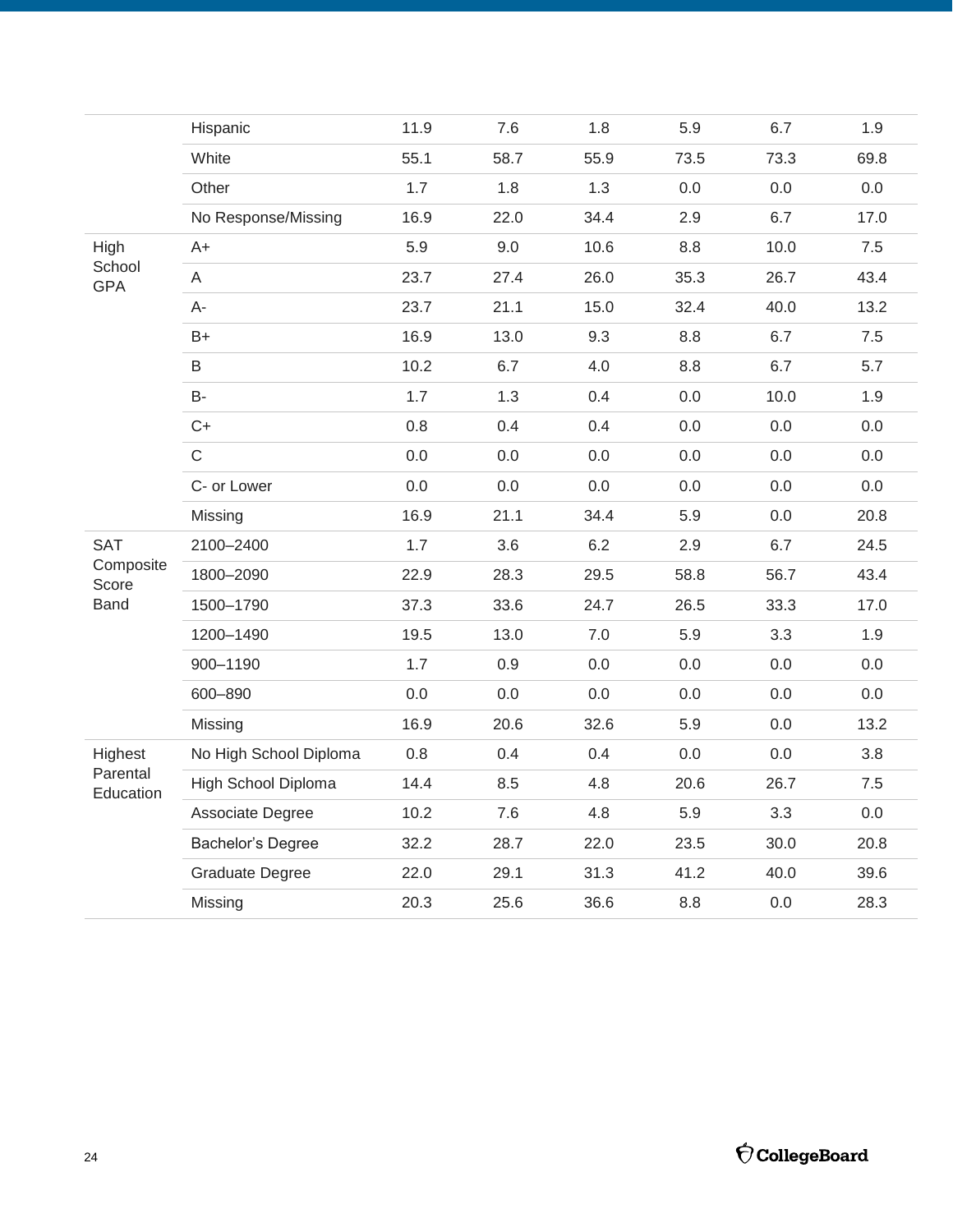|                           |                               |              | <b>Non-AP Comparison Groups</b> |                |              | <b>AP Groups</b>        |       |
|---------------------------|-------------------------------|--------------|---------------------------------|----------------|--------------|-------------------------|-------|
|                           |                               | $\mathbf{3}$ | $\overline{\mathbf{4}}$         | $5\phantom{a}$ | $\mathbf{3}$ | $\overline{\mathbf{4}}$ | 5     |
| <b>Number of Students</b> |                               | 7,000        | 12,572                          | 14,408         | 287          | 901                     | 1,456 |
| Gender                    | Female                        | 73.5         | 71.4                            | 71.1           | 80.8         | 73.1                    | 73.5  |
|                           | Male                          | 26.5         | 28.6                            | 28.9           | 19.2         | 26.9                    | 26.5  |
| Race/                     | American Indian               | 0.4          | 0.4                             | 0.4            | 0.3          | 0.2                     | 0.2   |
| Ethnicity                 | Asian American                | 5.2          | 8.0                             | 7.9            | 9.8          | 11.1                    | 13.5  |
|                           | <b>Black/African American</b> | 5.9          | 5.5                             | 5.7            | 4.5          | 4.2                     | 2.3   |
|                           | Hispanic                      | 6.8          | 7.2                             | 7.0            | 9.8          | 4.6                     | 3.1   |
|                           | White                         | 60.6         | 55.7                            | 53.8           | 66.6         | 63.7                    | 56.6  |
|                           | Other                         | 1.9          | 2.1                             | 2.0            | 1.0          | 3.9                     | 2.5   |
|                           | No Response/Missing           | 19.2         | 21.1                            | 23.3           | 8.0          | 12.3                    | 21.7  |
| High                      | $A+$                          | 7.3          | 7.9                             | 7.9            | 5.6          | 6.4                     | 13.5  |
| School<br><b>GPA</b>      | A                             | 23.0         | 24.1                            | 23.5           | 27.2         | 29.0                    | 33.4  |
|                           | A-                            | 22.5         | 21.0                            | 20.3           | 29.6         | 26.9                    | 21.0  |
|                           | B+                            | 15.5         | 13.9                            | 13.3           | 18.1         | 17.1                    | 8.0   |
|                           | B                             | 9.0          | 8.1                             | 7.8            | 10.1         | 7.4                     | 2.5   |
|                           | <b>B-</b>                     | 2.5          | 2.3                             | 2.2            | 1.7          | 0.7                     | 0.2   |
|                           | $C+$                          | 0.9          | 0.9                             | 0.8            | 0.7          | 0.3                     | 0.1   |
|                           | $\mathsf C$                   | 0.2          | 0.3                             | 0.3            | 0.0          | 0.1                     | 0.0   |
|                           | C- or Lower                   | 0.1          | 0.1                             | 0.1            | 0.0          | 0.0                     | 0.0   |
|                           | Missing                       | 19.1         | 21.5                            | 23.7           | 7.0          | 12.1                    | 21.3  |
| <b>SAT</b>                | 2100-2400                     | 1.1          | 2.9                             | 3.3            | 0.3          | 3.4                     | 16.1  |
| Composite<br>Score Band   | 1800-2090                     | 18.3         | 23.2                            | 22.4           | 23.3         | 44.5                    | 45.4  |
|                           | 1500-1790                     | 41.6         | 36.5                            | 34.8           | 60.6         | 37.6                    | 15.4  |
|                           | 1200-1490                     | 19.6         | 15.7                            | 15.4           | 10.5         | 3.1                     | 0.7   |
|                           | 900-1190                      | 1.5          | 1.4                             | 1.5            | 0.0          | 0.0                     | 0.0   |
|                           | 600-890                       | 0.1          | 0.0                             | 0.1            | 0.0          | 0.0                     | 0.0   |
|                           | Missing                       | 17.9         | 20.2                            | 22.5           | 5.2          | 11.3                    | 22.5  |
| Highest                   | No High School Diploma        | 1.8          | 1.9                             | 1.8            | 3.8          | 0.9                     | 0.7   |
| Parental<br>Education     | High School Diploma           | 16.8         | 15.3                            | 15.2           | 15.0         | 12.9                    | 8.2   |
|                           | Associate Degree              | $6.2\,$      | 5.4                             | 5.1            | $7.3$        | 4.2                     | 2.2   |

# <span id="page-24-0"></span>**Table B - 11: Characteristics of Students in the AP Psychology Validity Analyses**

 $\acute{\nabla}$ CollegeBoard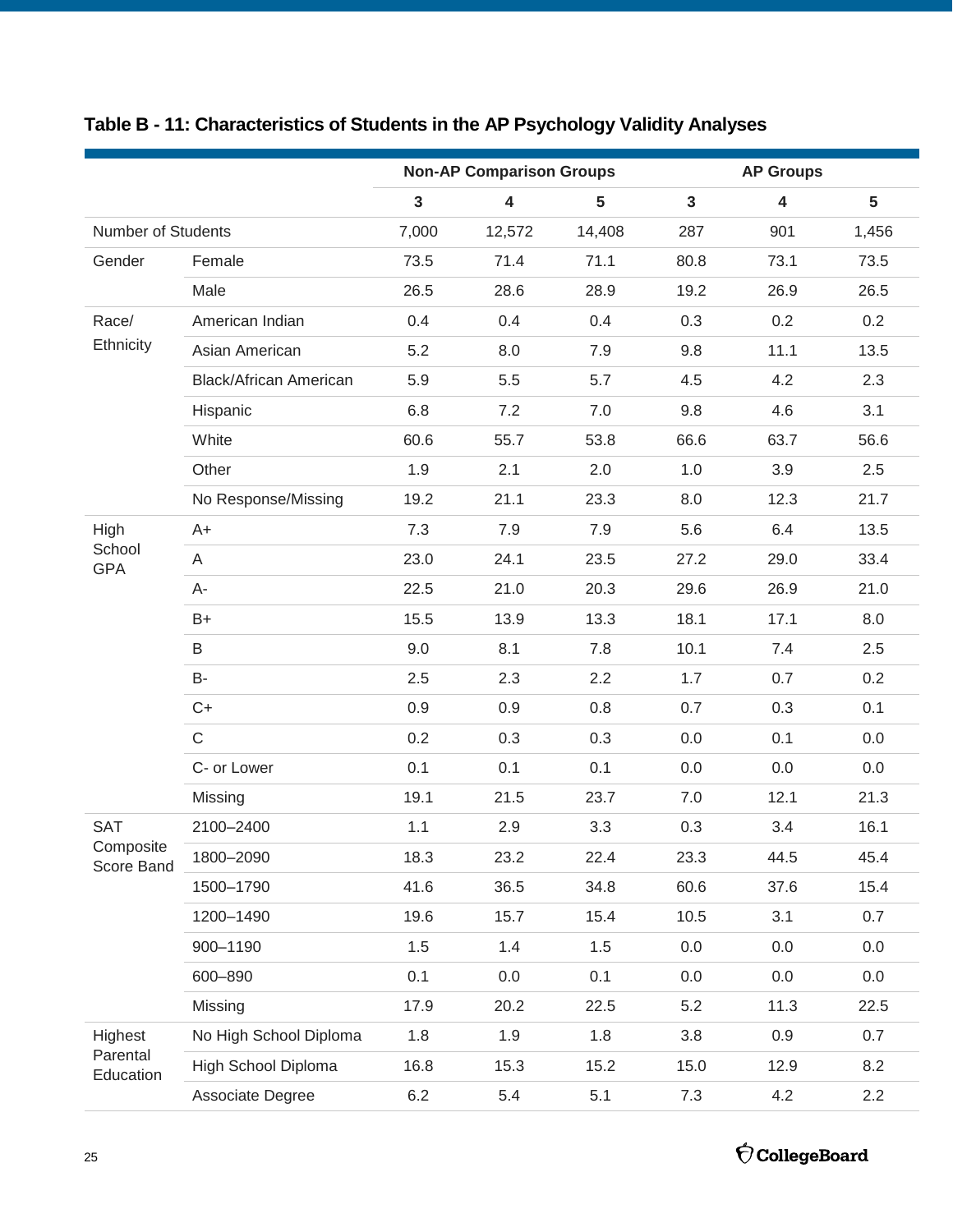<span id="page-25-0"></span>

|  | Bachelor's Degree      | 29.2 | 26.7 | 25.5 | 34.8 | 30.6 | 24.4 |
|--|------------------------|------|------|------|------|------|------|
|  | <b>Graduate Degree</b> | 23.2 | 25.3 | 24.8 | 27.5 | 35.0 | 39.4 |
|  | Missing                | 22.8 | 25.4 | 27.6 | 11.5 | 16.4 | 25.1 |

### **Table B - 12: Characteristics of Students in the AP Physics C: Mechanics Validity Analyses**

|                           |                               |                | <b>Non-AP Comparison Groups</b> |                |                | <b>AP Groups</b>        |               |
|---------------------------|-------------------------------|----------------|---------------------------------|----------------|----------------|-------------------------|---------------|
|                           |                               | $\overline{3}$ | $\overline{\mathbf{4}}$         | $5\phantom{a}$ | $\overline{3}$ | $\overline{\mathbf{4}}$ | 5             |
| <b>Number of Students</b> |                               | 3,805          | 6,393                           | 7,762          | 62             | 282                     | 500           |
| Gender                    | Female                        | 39.3           | 35.6                            | 32.8           | 24.2           | 17.0                    | 12.6          |
|                           | Male                          | 60.7           | 64.4                            | 67.2           | 75.8           | 83.0                    | 87.4          |
| Race/                     | American Indian               | 0.5            | 0.4                             | 0.3            | 0.0            | 0.7                     | 0.2           |
| Ethnicity                 | Asian American                | 10.5           | 15.1                            | 14.3           | 12.9           | 22.7                    | 22.8          |
|                           | <b>Black/African American</b> | 5.1            | 4.3                             | 3.8            | 0.0            | 0.7                     | 0.4           |
|                           | Hispanic                      | 10.8           | 7.7                             | 6.8            | 9.7            | 3.5                     | $2.4^{\circ}$ |
|                           | White                         | 61.4           | 56.8                            | 51.7           | 74.2           | 66.0                    | 58.8          |
|                           | Other                         | 2.6            | 2.7                             | 2.5            | 1.6            | 2.5                     | 3.4           |
|                           | No Response/Missing           | 9.0            | 12.8                            | 20.6           | 1.6            | 3.9                     | 12.0          |
| High                      | A+                            | 16.0           | 16.9                            | 15.8           | 16.1           | 19.9                    | 25.6          |
| School<br><b>GPA</b>      | A                             | 34.5           | 34.9                            | 32.1           | 41.9           | 41.5                    | 37.4          |
|                           | A-                            | 23.3           | 21.3                            | 19.2           | 24.2           | 22.7                    | 15.4          |
|                           | $B+$                          | 10.9           | 9.2                             | 7.9            | 12.9           | 8.2                     | 5.2           |
|                           | B                             | 5.2            | 3.8                             | 3.2            | 3.2            | 3.2                     | 1.6           |
|                           | B-                            | 0.9            | 0.6                             | 0.5            | 0.0            | 0.0                     | 0.0           |
|                           | $C+$                          | 0.1            | 0.1                             | 0.1            | 0.0            | 0.0                     | 0.0           |
|                           | $\mathsf{C}$                  | 0.1            | 0.0                             | 0.0            | 0.0            | 0.0                     | 0.2           |
|                           | C- or Lower                   | 0.1            | 0.0                             | 0.0            | 0.0            | 0.0                     | 0.2           |
|                           | Missing                       | 9.0            | 13.2                            | 21.0           | 1.6            | 4.6                     | 14.4          |
| SAT                       | 2100-2400                     | 5.8            | 9.2                             | 10.2           | 6.5            | 26.6                    | 46.8          |
| Composite<br>Score Band   | 1800-2090                     | 40.3           | 44.3                            | 40.8           | 75.8           | 58.9                    | 36.8          |
|                           | 1500-1790                     | 38.7           | 29.6                            | 24.8           | 16.1           | 13.1                    | 2.8           |
|                           | 1200-1490                     | 7.4            | 5.1                             | 3.8            | 1.6            | 0.4                     | 0.0           |
|                           | 900-1190                      | 0.2            | 0.1                             | 0.1            | 0.0            | 0.0                     | 0.0           |

 $\acute{\nabla}$ CollegeBoard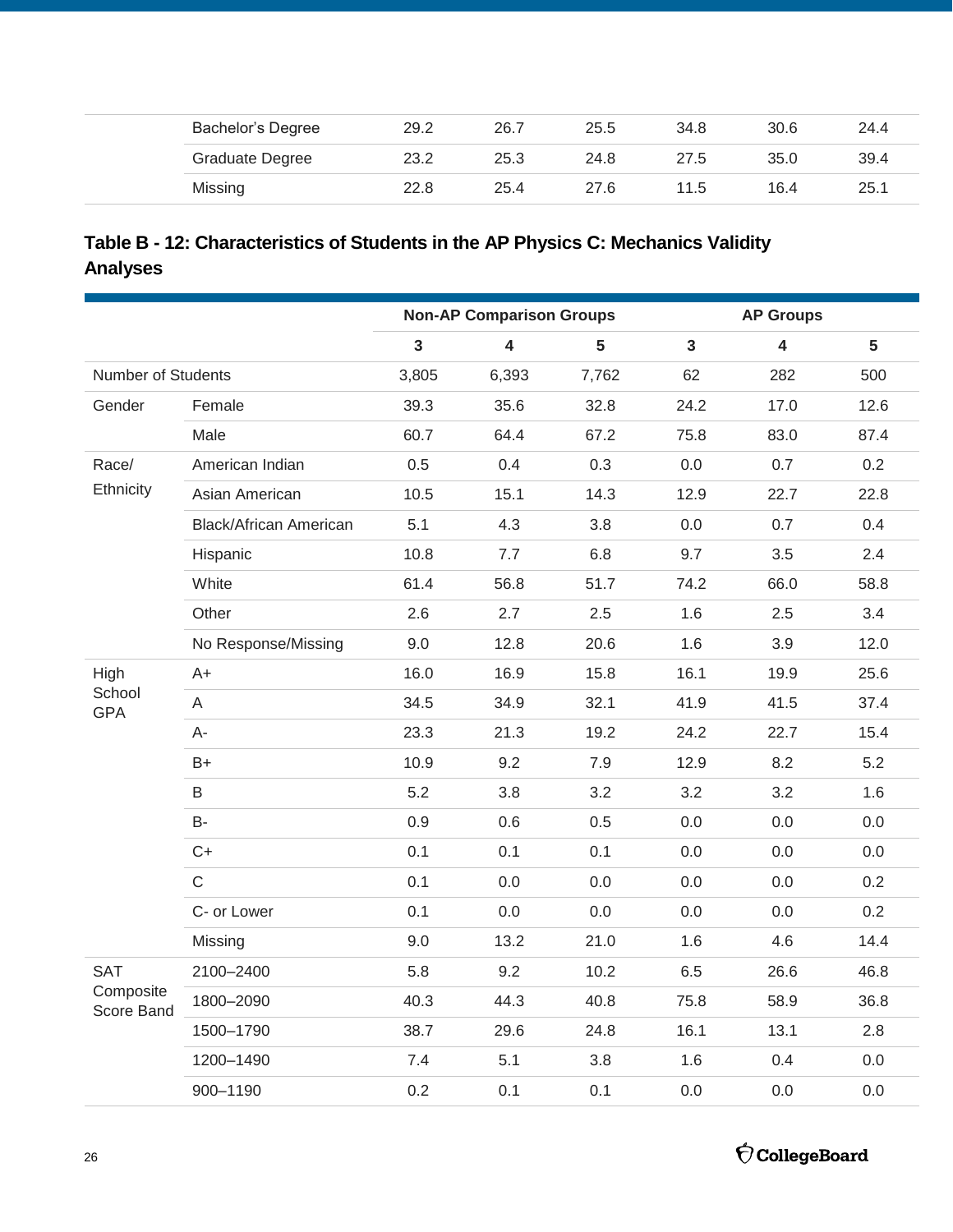<span id="page-26-0"></span>

|                                         | 600-890                | 0.0  | 0.0  | 0.0  | 0.0  | 0.0  | 0.0  |
|-----------------------------------------|------------------------|------|------|------|------|------|------|
|                                         | Missing                | 7.6  | 11.7 | 20.3 | 0.0  | 1.1  | 13.6 |
| Highest<br>Parental<br><b>Education</b> | No High School Diploma | 2.5  | 2.0  | 1.6  | 0.0  | 1.8  | 0.4  |
|                                         | High School Diploma    | 13.9 | 12.0 | 10.1 | 9.7  | 5.7  | 4.6  |
|                                         | Associate Degree       | 5.0  | 4.4  | 3.8  | 3.2  | 2.5  | 0.6  |
|                                         | Bachelor's Degree      | 31.1 | 28.5 | 25.6 | 33.9 | 29.1 | 23.0 |
|                                         | Graduate Degree        | 33.6 | 34.9 | 33.2 | 43.5 | 50.7 | 49.0 |
|                                         | Missing                | 13.9 | 18.2 | 25.6 | 9.7  | 10.3 | 22.4 |

### **Table B - 13: Characteristics of Students in the AP Physics C: Electricity and Magnetism Validity Analyses**

|                      |                               | <b>Non-AP Comparison Groups</b> |                         |       | <b>AP Groups</b> |                         |      |  |
|----------------------|-------------------------------|---------------------------------|-------------------------|-------|------------------|-------------------------|------|--|
|                      |                               | $\overline{\mathbf{3}}$         | $\overline{\mathbf{4}}$ | 5     | $\overline{3}$   | $\overline{\mathbf{4}}$ | 5    |  |
| Number of Students   |                               | 1,633                           | 3,264                   | 4.443 | 10               | 128                     | 268  |  |
| Gender               | Female                        | 33.5                            | 30.8                    | 27.8  | 20.0             | 16.4                    | 14.9 |  |
|                      | Male                          | 66.5                            | 69.2                    | 72.2  | 80.0             | 83.6                    | 85.1 |  |
| Race/                | American Indian               | 0.3                             | 0.2                     | 0.2   | 0.0              | 0.0                     | 0.4  |  |
| Ethnicity            | Asian American                | 15.7                            | 17.3                    | 16.2  | 30.0             | 24.2                    | 22.0 |  |
|                      | <b>Black/African American</b> | 3.3                             | 3.6                     | 2.9   | 0.0              | 0.8                     | 0.4  |  |
|                      | Hispanic                      | 8.9                             | 6.2                     | 5.1   | 0.0              | 1.6                     | 3.4  |  |
|                      | White                         | 56.3                            | 56.3                    | 48.9  | 70.0             | 65.6                    | 53.4 |  |
|                      | Other                         | 3.6                             | 2.9                     | 2.7   | 0.0              | 3.9                     | 4.1  |  |
|                      | No Response/Missing           | 11.8                            | 13.5                    | 23.9  | 0.0              | 3.9                     | 16.4 |  |
| High                 | $A+$                          | 13.1                            | 15.3                    | 13.9  | 20.0             | 16.4                    | 19.8 |  |
| School<br><b>GPA</b> | A                             | 33.1                            | 35.8                    | 31.8  | 70.0             | 39.8                    | 37.7 |  |
|                      | $A -$                         | 25.7                            | 22.2                    | 19.2  | 0.0              | 26.6                    | 15.7 |  |
|                      | $B+$                          | 10.1                            | 8.9                     | 7.4   | 0.0              | 10.9                    | 5.2  |  |
|                      | B                             | 4.6                             | 3.3                     | 2.7   | 10.0             | 0.8                     | 1.5  |  |
|                      | <b>B-</b>                     | 0.9                             | 0.6                     | 0.5   | 0.0              | 0.0                     | 0.4  |  |
|                      | $C+$                          | 0.2                             | 0.1                     | 0.1   | 0.0              | 0.0                     | 0.0  |  |
|                      | $\mathsf{C}$                  | 0.1                             | 0.1                     | 0.0   | 0.0              | 0.8                     | 0.4  |  |
|                      | C- or Lower                   | 0.0                             | 0.0                     | 0.0   | 0.0              | 0.0                     | 0.0  |  |
|                      | Missing                       | 12.2                            | 13.7                    | 24.3  | 0.0              | 4.7                     | 19.4 |  |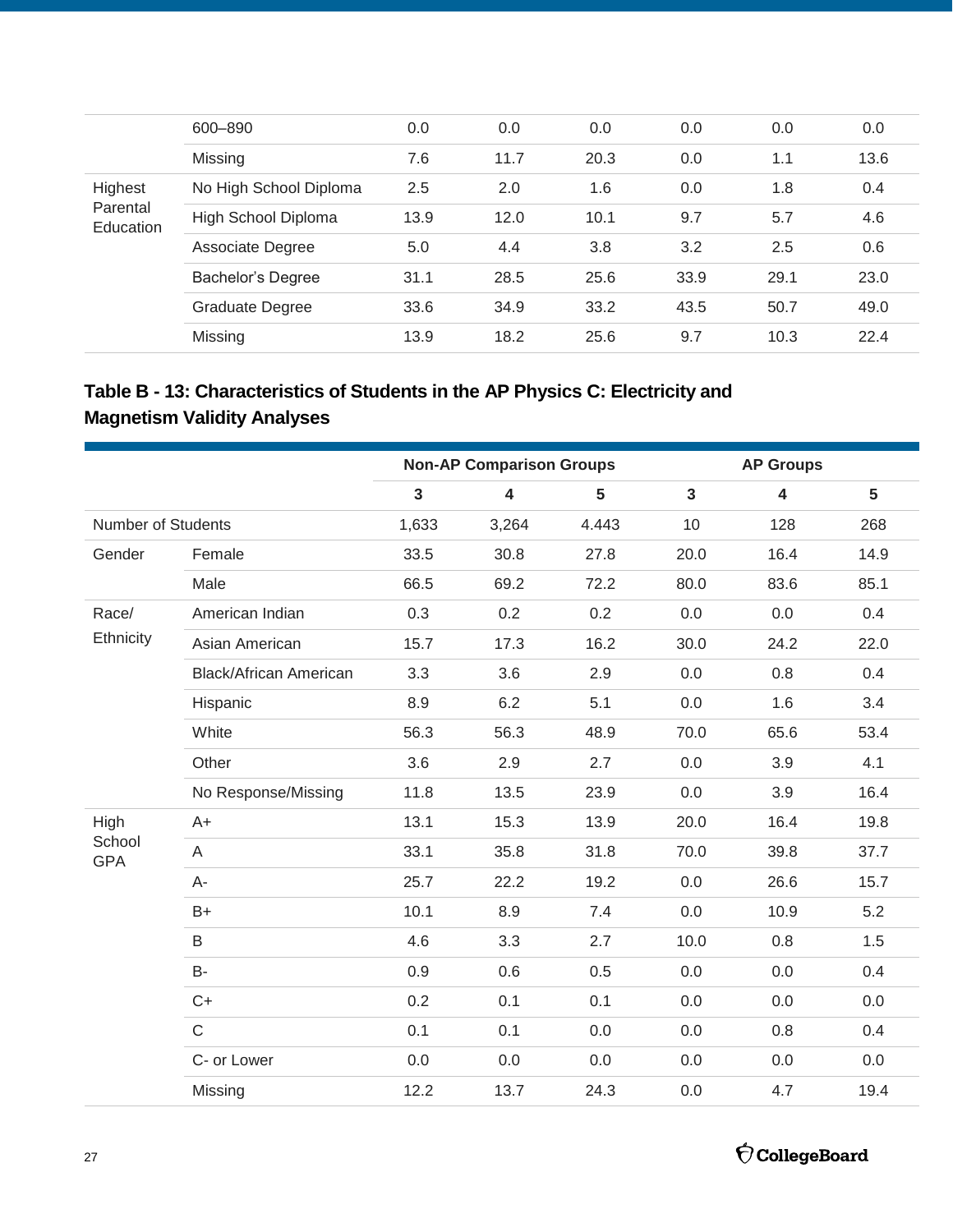<span id="page-27-0"></span>

| <b>SAT</b>              | 2100-2400              | 8.2  | 10.8 | 11.3 | 50.0 | 25.0 | 46.3 |
|-------------------------|------------------------|------|------|------|------|------|------|
| Composite<br>Score Band | 1800-2090              | 43.7 | 47.5 | 41.8 | 50.0 | 60.2 | 32.8 |
|                         | 1500-1790              | 31.5 | 25.6 | 20.1 | 0.0  | 11.7 | 3.4  |
|                         | 1200-1490              | 5.4  | 3.5  | 2.5  | 0.0  | 0.0  | 0.0  |
|                         | 900-1190               | 0.2  | 0.2  | 0.1  | 0.0  | 0.0  | 0.0  |
|                         | 600-890                | 0.0  | 0.0  | 0.0  | 0.0  | 0.0  | 0.0  |
|                         | Missing                | 11.0 | 12.5 | 24.3 | 0.0  | 3.1  | 17.5 |
| Highest                 | No High School Diploma | 2.4  | 1.9  | 1.6  | 0.0  | 3.1  | 0.0  |
| Parental<br>Education   | High School Diploma    | 13.3 | 11.7 | 9.6  | 0.0  | 6.3  | 3.0  |
|                         | Associate Degree       | 4.5  | 4.1  | 3.4  | 0.0  | 4.7  | 0.4  |
|                         | Bachelor's Degree      | 28.1 | 27.4 | 23.7 | 20.0 | 29.7 | 22.8 |
|                         | <b>Graduate Degree</b> | 33.9 | 35.6 | 32.4 | 80.0 | 47.7 | 50.4 |
|                         | Missing                | 17.8 | 19.3 | 29.3 | 0.0  | 8.6  | 23.5 |

#### **Table B - 14: Characteristics of Students in the AP Statistics Validity Analyses**

|                           |                               |                         | <b>Non-AP Comparison Groups</b> |       |                         | <b>AP Groups</b> |                 |
|---------------------------|-------------------------------|-------------------------|---------------------------------|-------|-------------------------|------------------|-----------------|
|                           |                               | $\overline{\mathbf{3}}$ | 4                               | 5     | $\overline{\mathbf{3}}$ | 4                | $5\phantom{.0}$ |
| <b>Number of Students</b> |                               | 1,859                   | 3,255                           | 3,204 | 698                     | 1,146            | 686             |
| Gender                    | Female                        | 61.1                    | 54.4                            | 53.9  | 43.8                    | 42.2             | 32.2            |
|                           | Male                          | 38.9                    | 45.6                            | 46.1  | 56.2                    | 57.8             | 67.8            |
| Race/                     | American Indian               | 0.4                     | 0.3                             | 0.3   | 0.4                     | 0.3              | 0.1             |
| Ethnicity                 | Asian American                | 13.4                    | 10.6                            | 10.7  | 11.9                    | 16.5             | 19.4            |
|                           | <b>Black/African American</b> | 6.8                     | 5.5                             | 5.1   | 3.2                     | 1.7              | 0.6             |
|                           | Hispanic                      | 10.5                    | 7.7                             | 7.7   | 6.0                     | 3.2              | 2.8             |
|                           | White                         | 53.5                    | 53.6                            | 53.9  | 71.9                    | 64.8             | 67.9            |
|                           | Other                         | 1.4                     | 1.5                             | 1.5   | 2.0                     | 1.7              | 1.9             |
|                           | No Response/Missing           | 14.0                    | 20.8                            | 20.9  | 4.6                     | 11.8             | 7.3             |
| High                      | A+                            | 13.4                    | 9.9                             | 9.9   | 10.5                    | 14.7             | 25.7            |
| School<br><b>GPA</b>      | A                             | 28.5                    | 25.1                            | 25.0  | 30.9                    | 34.0             | 40.8            |
|                           | $A-$                          | 20.5                    | 20.7                            | 20.8  | 28.2                    | 24.8             | 17.8            |
|                           | $B+$                          | 13.2                    | 13.5                            | 13.5  | 17.6                    | 9.2              | 3.8             |
|                           | B                             | 7.1                     | 7.3                             | 7.1   | 6.3                     | 3.1              | 1.0             |
|                           | B-                            | 2.2                     | 2.1                             | 2.0   | 1.6                     | 0.4              | 0.0             |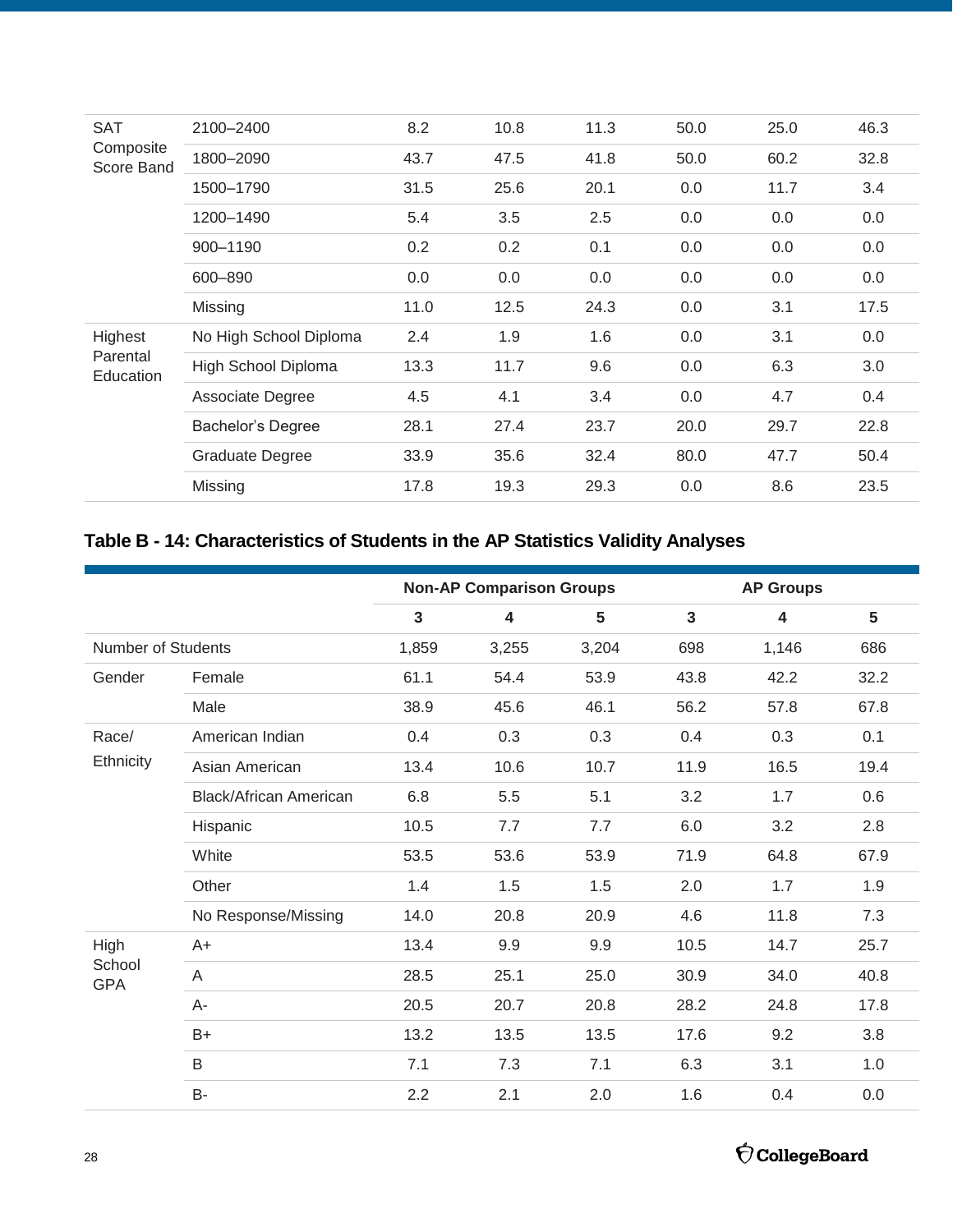|                                       | $C+$                   | 0.6  | 0.5     | 0.5  | 0.1  | 0.2  | 0.0  |
|---------------------------------------|------------------------|------|---------|------|------|------|------|
|                                       | $\mathsf C$            | 0.4  | 0.3     | 0.3  | 0.0  | 0.1  | 0.0  |
|                                       | C- or Lower            | 0.1  | $0.0\,$ | 0.0  | 0.0  | 0.0  | 0.0  |
|                                       | Missing                | 13.9 | 20.6    | 20.8 | 4.7  | 13.4 | 10.9 |
| <b>SAT</b><br>Composite<br>Score Band | 2100-2400              | 4.0  | 3.3     | 3.3  | 4.7  | 12.1 | 40.4 |
|                                       | 1800-2090              | 31.3 | 27.6    | 28.0 | 44.6 | 56.8 | 45.3 |
|                                       | 1500-1790              | 35.4 | 35.3    | 35.2 | 43.7 | 18.4 | 4.2  |
|                                       | 1200-1490              | 15.1 | 12.7    | 12.2 | 2.7  | 0.4  | 0.0  |
|                                       | 900-1190               | 1.3  | 1.3     | 1.2  | 0.0  | 0.0  | 0.0  |
|                                       | 600-890                | 0.1  | 0.0     | 0.0  | 0.0  | 0.0  | 0.0  |
|                                       | Missing                | 12.8 | 19.9    | 20.1 | 4.3  | 12.2 | 10.1 |
| Highest                               | No High School Diploma | 2.7  | 1.8     | 1.8  | 1.0  | 1.3  | 0.3  |
| Parental<br>Education                 | High School Diploma    | 16.4 | 13.4    | 13.0 | 11.2 | 9.0  | 4.8  |
|                                       | Associate Degree       | 4.7  | 4.2     | 4.2  | 4.6  | 2.4  | 1.5  |
|                                       | Bachelor's Degree      | 28.1 | 28.3    | 28.4 | 36.4 | 32.8 | 27.0 |
|                                       | Graduate Degree        | 28.7 | 26.6    | 26.8 | 37.2 | 37.3 | 51.6 |
|                                       | Missing                | 19.4 | 25.7    | 25.8 | 9.6  | 17.3 | 14.9 |